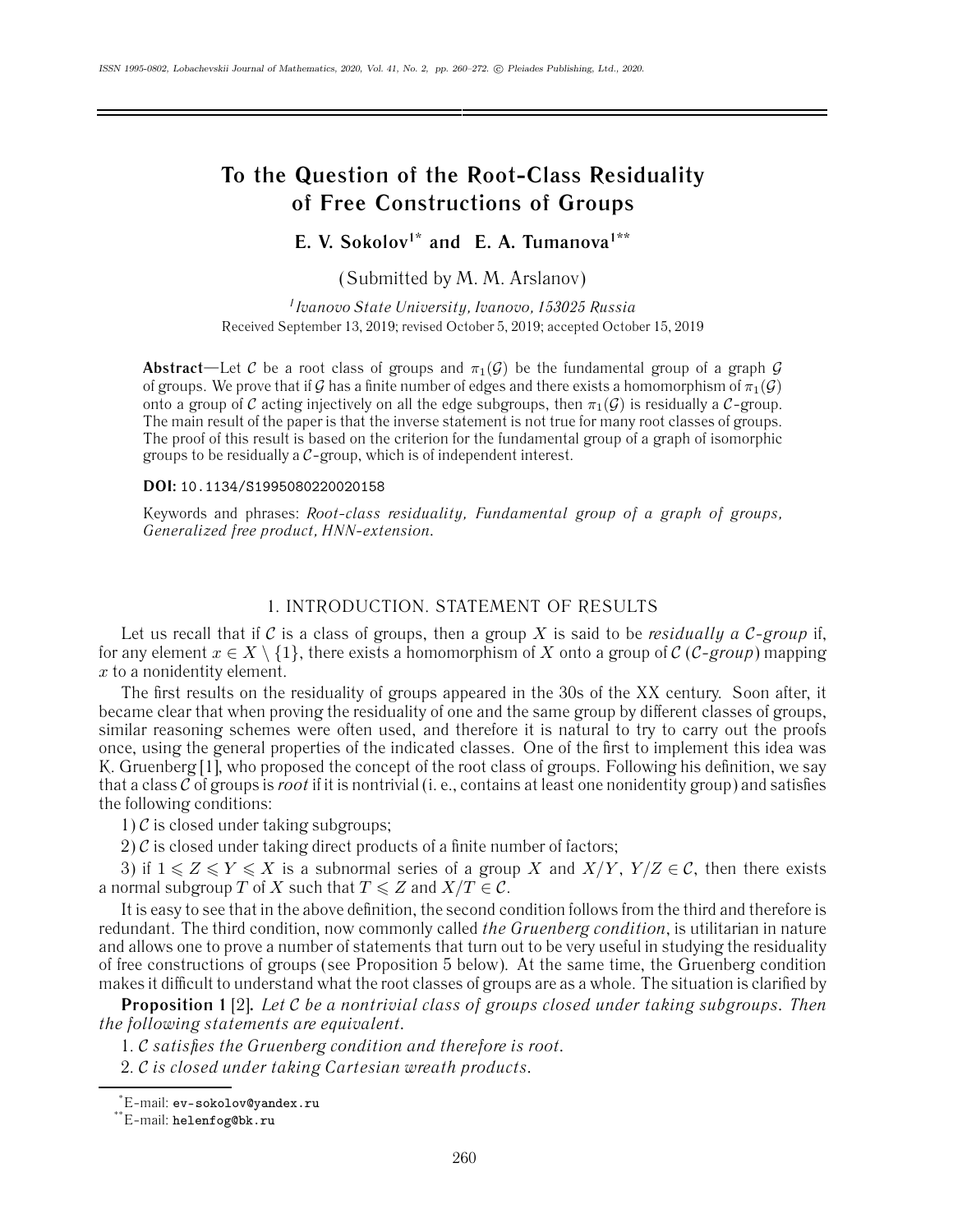# 3. C *is closed under taking extensions and, together with any two groups* X*,* Y *, contains* the Cartesian product  $\prod_{y\in Y}X_y$ , where  $X_y$  is an isomorphic copy of  $X$  for each  $y\in Y.$

It follows easily from Proposition 1 that the intersection of any number of root classes of groups again turns out to be a root class if it contains at least one nonidentity group. Concrete examples of root classes include classes of all finite groups, finite p-groups (where p is a prime number), periodic  $\pi$ -groups of finite period (where  $\pi$  is an arbitrary set of primes), solvable groups, and all torsion-free groups.

The first results on the residuality by an arbitrary root class of groups were obtained already in [1]. However, the path to a systematic study of the root-class residuality of free constructions of groups was opened only by the remark made by D.N. Azarov, that every free group is residually a  $C$ -group for each root class  $\mathcal{C}$  [3]. In recent years, quite a lot of results have been obtained on the root-class residuality of generalized free products and HNN-extensions [2–13]. This article is devoted to the study of the root-class residuality of the fundamental groups of arbitrary graphs of groups. Unless otherwise specified, all graphs considered below are assumed to be nonempty, non-oriented, and not necessarily connected. The number of vertices and edges in them does not have to be finite; multiple edges and loops are allowed.

Let  $\Gamma=(V,E)$  be an arbitrary graph with the set of vertices V and the set of edges E. Denote the vertices of Γ that are the ends of an edge  $e \in E$  by  $e(1)$ ,  $e(-1)$ , and associate to each vertex  $v \in V$  a group  $G_v$  and to each edge  $e \in E$  a group  $H_e$  and injective homomorphisms  $\varphi_{+e} \colon H_e \to G_{e(1)}$ , ϕ−<sup>e</sup> : H<sup>e</sup> → Ge(−1). As a result, we obtain *the graph of groups*

$$
\mathcal{G}(\Gamma) = (\Gamma, G_v \ (v \in V), H_e, \ \varphi_{\pm e} \ (e \in E))
$$

corresponding to the graph Γ. We call the groups  $G_v$  and the subgroups  $H_{+e} = H_e \varphi_{+e}$ ,  $H_{-e} = H_e \varphi_{-e}$ *the vertex groups* and *the edge subgroups* respectively.

We note that in  $\mathcal{G}(\Gamma)$ , two, in general, different homomorphisms  $\varphi_{+e}, \varphi_{-e}$  are associated with an edge e even if e is a loop, i. e.,  $e(1) = e(-1)$ . We also note that, unlike the graph Γ, the graph of groups  $\mathcal{G}(\Gamma)$  can be considered oriented if necessary, assuming that the homomorphism  $\varphi_{+e}$  corresponds to the beginning, while the homomorphism  $\varphi_{-e}$  does to the end of an edge e.

Let us fix some maximal forest  $F = (V, E_F)$  of  $\Gamma$ . *The fundamental group* of the graph of groups  $\mathcal{G}(\Gamma)$  is the group

$$
\pi_1(\mathcal{G}(\Gamma)) = \langle G_v \ (v \in V), \ t_e \ (e \in E \setminus E_F);
$$
  

$$
h\varphi_{+e} = h\varphi_{-e} \ (e \in E_F, \ h \in H_e), \ t_e^{-1}h\varphi_{+e}t_e = h\varphi_{-e} \ (e \in E \setminus E_F, \ h \in H_e) \rangle,
$$

whose generators are the generators of  $G_v$  ( $v \in V$ ) and symbols  $t_e$  ( $e \in E \setminus E_F$ ), and whose defining relations are the relations of  $G_v$  ( $v \in V$ ) and all possible relations of the forms  $h\varphi_{+e} = h\varphi_{-e}$  ( $e \in E_F$ ,  $h\in H_e$ ),  $t_e^{-1}h\varphi_{+e}t_e=h\varphi_{-e}$   $(e\in E\setminus E_F,\ h\in H_e)$  where  $h\varphi_{\varepsilon e}$   $(\varepsilon=\pm 1)$  is a word in the generators of  $G_{e(\varepsilon)}$  defining the image of h under  $\varphi_{\varepsilon e}$ . Obviously, the presentation of  $\pi_1(\mathcal{G}(\Gamma))$  depends on the choice of the maximal forest  $F$ . It is known, however, that all the groups with presentations described above corresponding to the different maximal forests of  $\Gamma$  are isomorphic [14, § 5.1]. This allows us to refer the fundamental group of a graph of groups without mentioning a particular maximal forest.

Note that if Γ contains two vertices v, w and an edge e connecting them, then  $\pi_1(\mathcal{G}(\Gamma))$  is a free product of  $G_v$  and  $G_w$  with the amalgamated subgroups  $H_{+e}$  and  $H_{-e}$ ; if  $\Gamma$  has one vertex v and a loop e at this vertex, then  $\pi_1(\mathcal{G}(\Gamma))$  is an HNN-extension of  $G_v$  with one stable letter  $t_e$  and the associated subgroups  $H_{+e}$  and  $H_{-e}$  (the terminology regarding generalized free products and HNN-extensions, which is used here and further, is agreed with the monographs [15, 16]). In [3, 4], the quite useful sufficient conditions for the root-class residuality of the above constructions were proved; they can be formulated as follows.

**Proposition 2** [3, Theorem 3; 4, Theorem 4.1]**.** *Let* C *be a root class of groups,* G *be a free product of residually* C-groups A and B with amalgamated subgroups  $H \leqslant A$  and  $K \leqslant B$  or an HNN $e$ xtension of a residually C-group B with associated subgroups  $H\leqslant B$  and  $K\leqslant B.$  If there exists *a homomorphism of* G *onto a group of* C *acting injectively on* H *and* K*, then* G *is residually a* C*group.*

In this paper, Proposition 2 is generalized as follows.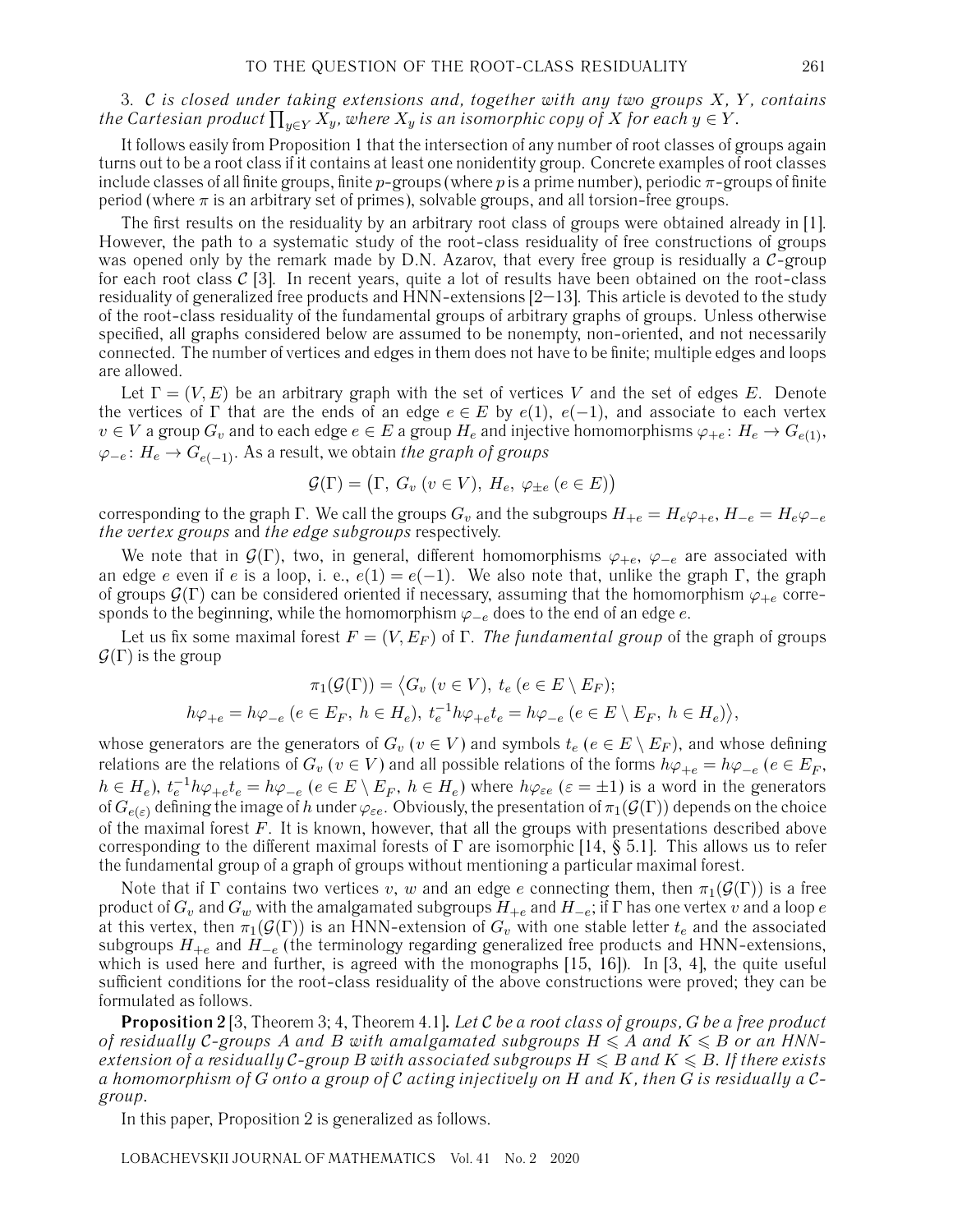#### 262 SOKOLOV, TUMANOVA

**Theorem 1.** Let C be a root class of groups,  $\Gamma = (V, E)$  be a graph with a finite number of edges,  $\mathcal{G}(\Gamma) = \big(\Gamma,\,G_v\:(v\in V),\:H_e,\:\varphi_{\pm e}\:(e\in E)\big)$  be a corresponding graph of groups and all  $G_v\:(v\in V)$ *be residually* C-groups. If there exists a homomorphism of  $\pi_1(\mathcal{G}(\Gamma))$  onto a group of C acting *injectively on all the subgroups*  $H_{\varepsilon e}$  ( $e \in E$ ,  $\varepsilon = \pm 1$ ), then  $\pi_1(\mathcal{G}(\Gamma))$  is residually a C-group.

The aim of this paper is to discuss the truth of the statement inverse to Theorem 1 (including the case when  $\Gamma$  is an arbitrary graph). Note that if there exists a homomorphism  $\sigma$  with the properties indicated in this theorem, then every subgroup  $H_{\varepsilon e}$  ( $e \in E$ ,  $\varepsilon = \pm 1$ ) embeds in the C-group  $\pi_1(\mathcal{G}(\Gamma))\sigma$  and itself belongs to  $C$  because this class is root and hence is closed under taking subgroups. Thus, it makes sense to formulate the question of interest to us as follows.

**Question.** Let C be a root class of groups,  $\Gamma = (V, E)$  be an arbitrary graph and  $\mathcal{G}(\Gamma) =$  $(\Gamma, G_v \ (v \in V), H_e, \ \varphi_{\pm e} \ (e \in E))$  be a corresponding graph of groups. Let also all  $G_v \ (v \in V)$  be *residually* C-groups and all  $H_{\varepsilon e}$  ( $e \in E$ ,  $\varepsilon = \pm 1$ ) belong to C. Under what conditions does the C*residuality of*  $\pi_1(\mathcal{G}(\Gamma))$  *imply the existence of a homomorphism of this group onto a group of* C *acting injectively on all the subgroups*  $H_{\varepsilon e}$  ( $e \in E$ ,  $\varepsilon = \pm 1$ )?

The interest in the formulated question is explained as follows. The widely used approach to the study of the  $C$ -residuality of free constructions of groups, going back to  $[17]$ , includes two main steps. At step 1, the C-residuality of some construction composed of groups belonging to the class  $\mathcal C$  is explored. At step 2, we study the  $C$ -residuality of the same construction, but formed already from arbitrary residually  $C$ -groups, and the task is to find the conditions under which this construction is residually a construction explored in step 1. It turns out, however, that in step 2, the criterion for the  $C$ -residuality of the studied construction, made up of  $C$ -groups, may not be enough. It is required to know when such a construction has a homomorphism onto a  $C$ -group that is injective on all its edge subgroups (see [7, 8]). Theorem 2 given below describes some cases in which the indicated homomorphism exists. Preceding its formulation, we recall that a group is said to be of *finite Hirsch–Zaitsev rank* if it has a finite subnormal series, all of whose factors are periodic or infinite cyclic groups [18].

**Theorem 2.** *Let* C *be a class of groups closed under taking subgroups and direct products of a finite number of factors,*  $\Gamma = (V, E)$  *be a graph with a finite number of edges and*  $\mathcal{G}(\Gamma) =$  $(\Gamma, G_v \ (v \in V), H_e, \ \varphi_{\pm e} \ (e \in E))$  be a corresponding graph of groups. Let also at least one *of the following conditions take place:*

1) all the subgroups  $H_{\varepsilon e}$  ( $e \in E$ ,  $\varepsilon = \pm 1$ ) are finite and  $\pi_1(\mathcal{G}(\Gamma))$  is residually a C-group;

2) all the subgroups  $H_{\varepsilon e}$  ( $e \in E$ ,  $\varepsilon = \pm 1$ ) are of finite Hirsch–Zaitsev rank and  $\pi_1(\mathcal{G}(\Gamma))$  is *residually a torsion-free* C*-group.*

*Then there exists a homomorphism of*  $\pi_1(\mathcal{G}(\Gamma))$  *onto a group of* C *acting injectively on all the subgroups*  $H_{\epsilon e}$  ( $e \in E$ ,  $\varepsilon = \pm 1$ ).

From Theorem 2 it follows, in particular, that if  $C$  is a root class consisting only of finite groups and all the edge subgroups of  $\pi_1(\mathcal{G}(\Gamma))$  are contained in this class, then Theorem 1 turns into a criterion. This explains the fact that, despite many years of research on the property of residual finiteness, the question formulated above arose only now, with the beginning of a systematic study of the residuality of free constructions by arbitrary root classes of groups.

The main result of the present paper is Theorem 3 below, which states that for many root classes of groups, the residuality of the fundamental group of a graph of groups is a weaker statement than the existence of a homomorphism of this group injective on all its edge subgroups.

**Theorem 3.** *Let* C *be a root class of groups containing at least one infinite group and not containing some (absolutely) free group of finite or countable rank. Then, for any graph* Γ =  $(V, E)$ , there exists a corresponding graph of groups  $\mathcal{G}(\Gamma) = (\Gamma, G_v \ (v \in V), H_e, \ \varphi_{\pm e} \ (e \in E))$ *such that:*

1) *all*  $G_v$   $(v \in V)$  are residually C-groups;

2) *all*  $H_{\varepsilon e}$  ( $e \in E$ ,  $\varepsilon = \pm 1$ ) belong to C;

3)  $\pi_1(\mathcal{G}(\Gamma))$  *is residually a C-group*;

4) *for any homomorphism*  $\sigma$  *of*  $\pi_1(\mathcal{G}(\Gamma))$  *onto a group of* C *and for any*  $e \in E$ *,*  $\varepsilon = \pm 1$ *, the relation* ker  $\sigma \cap H_{\varepsilon e} \neq 1$  *holds.*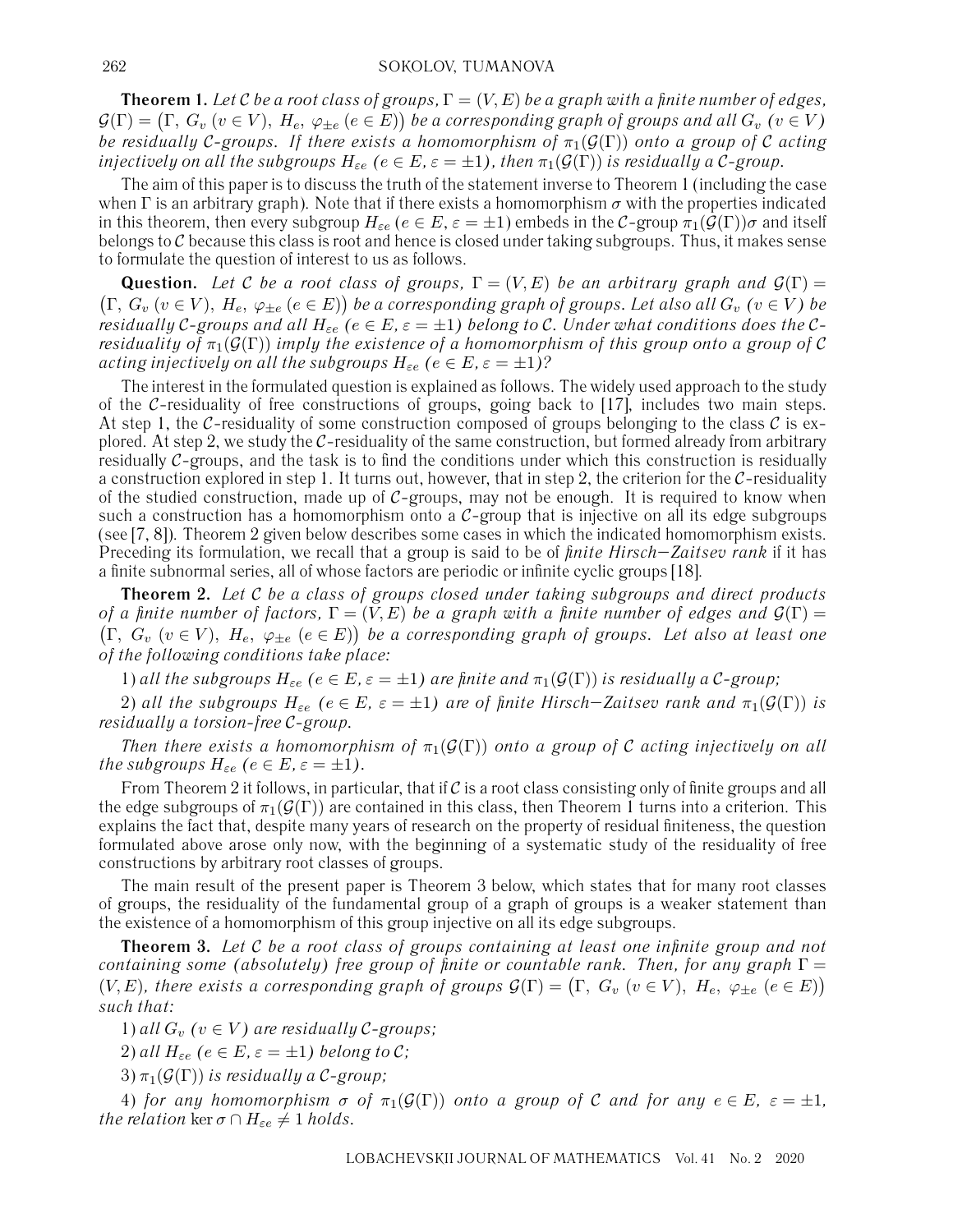We note that the condition of Theorem 3 is satisfied, in particular, by any root class consisting only of periodic groups and containing at least one infinite group.

The proof of Theorem 3 is based on the criterion for the root-class residuality of the fundamental groups of graphs of isomorphic groups that generalizes a series of results from [3, 4] and is of independent interest. We give the necessary definitions.

Let  $\Gamma=(V,E)$  be an arbitrary graph and  $\mathcal{G}(\Gamma)=\big(\Gamma,\;G_v\;(v\in V),\;H_e,\;\varphi_{\pm e}\;(e\in E)\big)$  be a corresponding graph of groups. Let also, for any  $v, w \in V$ , there exist an isomorphism  $\alpha_{v,w}$ :  $G_v \to G_w$ and the set  $\{\alpha_{v,w}|v,w \in V\}$  satisfy the following conditions:

1)  $\forall v \in V \alpha_{v,v} = \text{id}_{G_v}$  (where  $\text{id}_{G_v}$  is the identity map of  $G_v$  to itself);

 $2) \forall u, v, w \in V \alpha_{u,v} \alpha_{v,w} = \alpha_{u,w}$  (in particular,  $\forall v, w \in V \alpha_{w,v} = \alpha_{v,w}^{-1}$ );

3)  $\forall e \in E \ \forall \varepsilon = \pm 1 \ \alpha_{e(\varepsilon), e(-\varepsilon)}|_{H_{\varepsilon e}} = \varphi_{\varepsilon e}^{-1} \varphi_{-\varepsilon e}.$ 

Then G(Γ) will be called *the graph of isomorphic groups*.

Recall also that a subgroup Y of a group X is said to be *separable* in this group *by a class of groups* C (or, briefly, C-separable) if, for each  $x \in X \setminus Y$ , there exists a homomorphism  $\sigma$  of X onto a group of C such that  $x\sigma \notin Y\sigma$  [19].

**Theorem 4.** Let C be a root class of groups,  $\Gamma = (V, E)$  be an arbitrary graph and  $\mathcal{G}(\Gamma) =$  $(\Gamma, G_v (v \in V), H_e, \varphi_{\pm e} (e \in E), \alpha_{v,w} (v, w \in V))$  be a corresponding graph of isomorphic groups. *Then*  $\pi_1(\mathcal{G}(\Gamma))$  *is residually a C-group if and only if all*  $G_v$  ( $v \in V$ ) are residually C-groups *and, for any*  $e \in E$ ,  $\varepsilon = \pm 1$ ,  $H_{\varepsilon e}$  *is* C-separable in  $G_{e(\varepsilon)}$ .

The second section of the paper contains a number of necessary auxiliary definitions and statements. The remaining sections are devoted to the proof of Theorems 1–4.

### 2. SOME KNOWN STATEMENTS

If C is a class of groups and X is an arbitrary group, then we denote by  $C^*(X)$  the family of all normal subgroups of X, the quotient groups by which belong to C. The subgroups of  $C^*(X)$  will be called *co-*C*-subgroups* of X.

**Proposition 3** [10, Proposition 1]**.** *Let* C *be a class of groups closed under taking subgroups and direct products of a finite number of factors,* X *be a group. Then the intersection of a finite number of subgroups of* C∗(X) *again belongs to this family.*

**Proposition 4.** *Let* C *be a class of torsion-free groups closed under taking subgroups and direct products of a finite number of factors. Then the following statements take place.*

1. *If* X *is residually a* C*-group and* Y *is a subgroup of* X *having finite Hirsch–Zaitsev rank, then there exists a subgroup*  $Z \in C^*(X)$  *such that*  $Z \cap Y = 1$  [10, Proposition 11].

2. *If* X *is residually a* C*-group and* Y *is a polycyclic subgroup of* X*, then* Y *is* C*-separable in* X [20, Proposition 1].

**Proposition 5.** *Let* C *be a root class of groups. Then the following statements take place.*

1. *Every free group is residually a* C*-group* [3, Theorem 1].

2. *The direct and free products of an arbitrary number of residually* C*-groups are also residually* C*-groups* [1, Lemma 1.1, Theorem 4.1; 3, Theorem 2].

3. *Any extension of a residually* C*-group by a group of* C *is residually a* C*-group* [1, Lemma 1.5].

Suppose that until the end of this section,  $P$  denotes the free product of groups  $A$  and  $B$  with subgroups  $H \leqslant A$  and  $K \leqslant B$  amalgamated according to an isomorphism  $\varphi \colon H \to K, \ Q$  denotes the HNN-extension of a group  $C$  with a stable letter  $t$  and subgroups  $L \leqslant C$  and  $M \leqslant C$  associated by an isomorphism  $\psi: L \to M$ . Recall that the presentation of an element  $x \in P$  in the form  $x =$  $x_1x_2...x_m$ , where  $m \geqslant 1$ ,  $x_1, x_2, ..., x_m \in A \cup B$ , is called *reduced* if, for  $m > 1$ , no neighboring factors  $x_i,$   $x_{i+1}$  lie simultaneously in  $A$  or  $B$ . Recall also that the presentation of an element  $y \in Q$ in the form  $y = y_0t^{\delta_1}y_1 \ldots t^{\delta_n}y_n$ , where  $n \geq 0$ ,  $y_0, y_1, \ldots, y_n \in C, \delta_1, \ldots, \delta_n \in \{1, -1\}$ , is called *reduced* if, for any  $i \in \{1,\ldots,n-1\},$  it follows from the relations  $-\delta_i=1=\delta_{i+1}$  that  $y_i \notin L$  and from the relations  $\delta_i = 1 = -\delta_{i+1}$  that  $y_i \notin M$ . The numbers m and n are called *the lengths* of these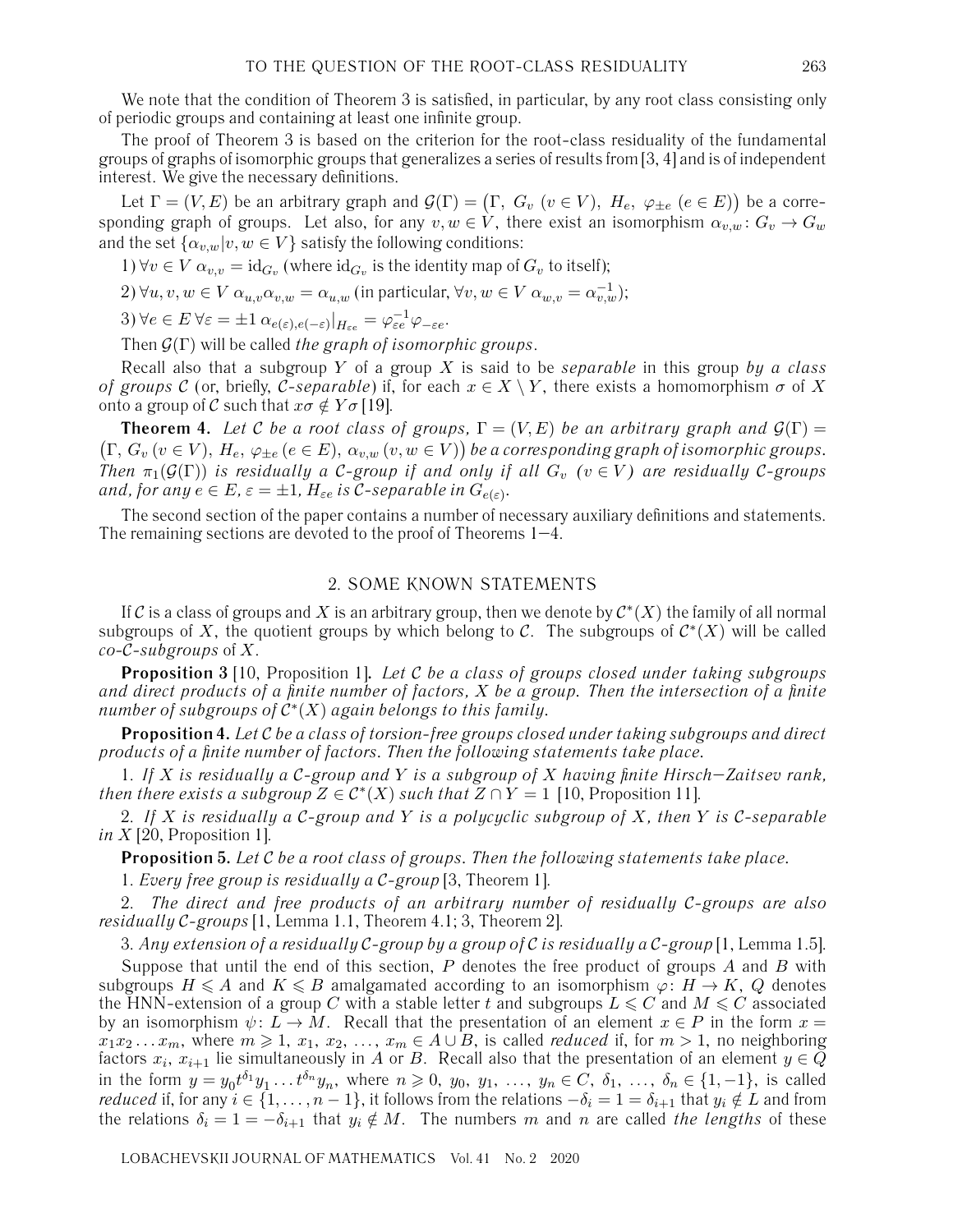forms. The following two statements can be deduced from the normal form theorem for generalized free products [15, Corollary 4.4.1] and Britton's lemma for HNN-extensions [16, Ch. IV, § 2].

**Proposition 6.** An arbitrary element  $x \in P$  having a reduced form of length greater than 1 is *not equal to* 1*.*

**Proposition 7.** An arbitrary element  $y \in Q$  having a reduced form of length greater than 0 is *not equal to* 1*.*

The following proposition is a special case of Theorem 4 and will be used in its proof.

**Proposition 8** [3, Theorem 4]**.** *Let* C *be a root class of groups,* A *and* B *be isomorphic groups,*  $\alpha: A \to B$  be an isomorphism and  $\varphi = \alpha|_H$ . Then P is residually a C-group if and only if A and B *are residually* C*-groups,* H *is* C*-separable in* A*, and* K *is* C*-separable in* B*.*

The next two statements follow from theorems on the structure of subgroups of generalized free products and HNN-extensions (see, for example, [21, Theorems 3, 4]).

**Proposition 9.** *Every normal subgroup* N *of* P *that intersects trivially with* H *and* K *decomposes into the free product of some free group and groups isomorphic to*  $N \cap A$  *or*  $N \cap B$ .

**Proposition 10.** *Every normal subgroup* N *of* Q *that intersects trivially with* L *and* M *decomposes into the free product of some free group and groups isomorphic to*  $N \cap C$ *.* 

## 3. PROOF OF THEOREMS 1, 2

Throughout what follows, if Γ is a graph,  $G(\Gamma)$  is a corresponding graph of groups, and  $\Delta$  is a subgraph of Γ, then by  $G(\Delta)$  we denote the graph of groups obtained by associating to the vertices and edges of  $\Delta$  the same groups and mappings, as in  $\mathcal{G}(\Gamma)$ .

Let  $\Gamma=(V,E)$  be an arbitrary graph and  $\mathcal{G}(\Gamma)=\big(\Gamma,\;G_v\;(v\in V),\;H_e,\;\varphi_{\pm e}\;(e\in E)\big)$  be a corresponding graph of groups. It is well known (see, for example, [14, § 5.2]) that, for each  $v \in V$ , the identity map of the generators of  $G_v$  to  $\pi_1(\mathcal{G}(\Gamma))$  defines an injective homomorphism. Therefore, for each edge  $e \in E$ , the maps  $\varphi_{+e}$  and  $\varphi_{-e}$  can be considered as embeddings of  $H_e$  in  $\pi_1(\mathcal{G}(\Gamma))$ , as well as in  $\pi_1(\mathcal{G}(\Delta))$ , where  $\Delta$  is a subgraph of Γ containing  $e(1)$  and (or)  $e(-1)$ . This remark allows us to formulate

**Proposition 11.** *Let* Γ *be a tree and* Γ1*,* Γ−<sup>1</sup> *be the connected components of the graph obtained from*  $\Gamma$  *by removing some edge*  $e \in E$ *. Then the groups*  $\pi_1(\mathcal{G}(\Gamma_1))$  *and*  $\pi_1(\mathcal{G}(\Gamma_{-1}))$  *are embedded in*  $\pi_1(\mathcal{G}(\Gamma))$  *by the identity mapping of the generators, and the group*  $\pi_1(\mathcal{G}(\Gamma))$  *decomposes into the free product of the groups*  $\pi_1(\mathcal{G}(\Gamma_1))$  *and*  $\pi_1(\mathcal{G}(\Gamma_{-1}))$  *with the subgroups*  $H_{+e}$  *and*  $H_{-e}$ amalgamated according to the isomorphism  $\varphi_{+e}^{-1}\varphi_{-e}\colon H_{+e}\to H_{-e}.$ 

*Proof.* Let P denote the free product of the groups  $\pi_1(\mathcal{G}(\Gamma_1))$  and  $\pi_1(\mathcal{G}(\Gamma_{-1}))$  with the subgroups  $H_{+e}$  and  $H_{-e}$  amalgamated according to the isomorphism  $\varphi^{-1}_{+e}\varphi_{-e}\colon H_{+e}\to H_{-e}.$  Then  $P$  and  $\pi_1(\mathcal{G}(\Gamma))$ have the same sets of generators and, as is easy to see, any defining relation of P is derived from the defining relations of  $\pi_1(\mathcal{G}(\Gamma))$ . Therefore, the identity mapping of the generators of P to  $\pi_1(\mathcal{G}(\Gamma))$  defines an isomorphism of the first on the second.

As noted earlier,  $\pi_1(\mathcal{G}(\Gamma_1))$  and  $\pi_1(\mathcal{G}(\Gamma_{-1}))$  are embedded in P by the identity mapping of the generators. In view of the above, these embeddings can be continued to homomorphisms into  $\pi_1(\mathcal{G}(\Gamma))$ . ✷

Similarly, we can prove

**Proposition 12.** *Let* Γ *be an arbitrary graph,* E' *be a set of edges that do not belong to a fixed maximal forest* F *of* Γ *and* Δ *be a graph obtained from* Γ *by removing all the edges* of E'. Then the group  $\pi_1(\mathcal{G}(\Delta))$  is embedded in  $\pi_1(\mathcal{G}(\Gamma))$  by the identity mapping of the gener*ators, and*  $\pi_1(\mathcal{G}(\Gamma))$  *is the HNN-extension of*  $\pi_1(\mathcal{G}(\Delta))$  with the set of stable letters  $\{t_e | e \in E'\}$ and the pairs of subgroups  $(H_{+e}, H_{-e})$  associated by the isomorphisms  $\varphi_{+e}^{-1}\varphi_{-e}$ :  $H_{+e}\to H_{-e}$  $(e \in E')$ . In particular,  $\pi_1(\mathcal{G}(\Gamma))$  is an HNN-extension of the tree product  $\pi_1(\mathcal{G}(F))$ .

**Proposition 13.** Let  $\Gamma = (V, E)$  be a finite graph,  $\mathcal{G}(\Gamma) = (\Gamma, G_v \ (v \in V), H_e, \ \varphi_{\pm e} \ (e \in E))$ *be a corresponding graph of groups and* N *be a normal subgroup of*  $\pi_1(\mathcal{G}(\Gamma))$  *intersecting trivially with each subgroup*  $H_{\varepsilon e}$  ( $e \in E$ ,  $\varepsilon = \pm 1$ ). Then N is the free product of some free group *and groups, each of which is isomorphic to a subgroup of the form*  $N \cap G_v$   $(v \in V)$ .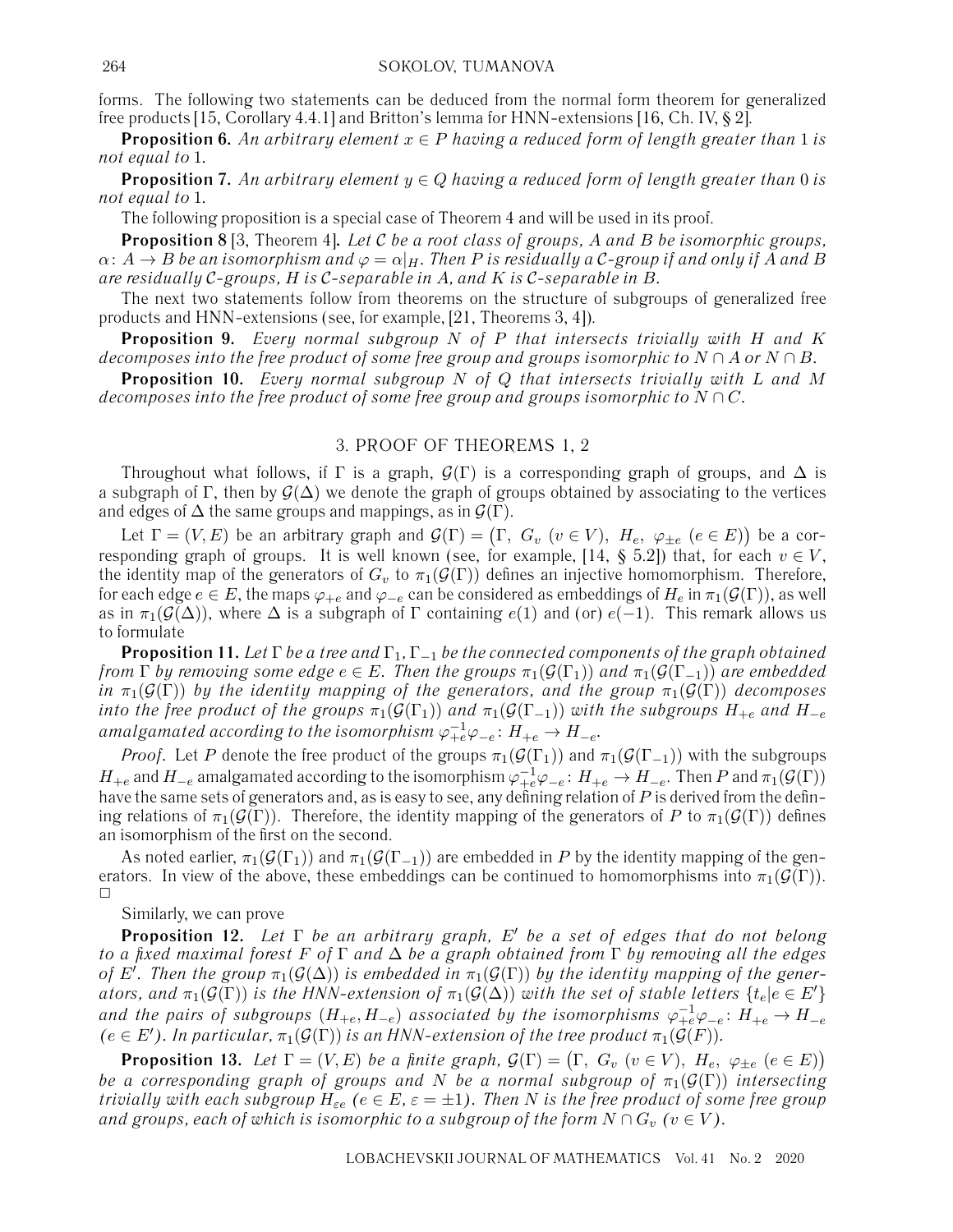*Proof.* We suppose first that  $\Gamma$  is a forest and use induction on the number n of its edges. Without loss of generality, we can assume that  $\Gamma$  is a tree (if this is not so, we add the missing edges and associate to them unit groups and obvious homomorphisms). Therefore, if  $n = 0$ , then  $\Gamma$  contains only one vertex, and the statement of the proposition is trivial.

Let  $n > 0$ , e be some edge of  $\Gamma$  and  $\Gamma_1$ ,  $\Gamma_{-1}$  be the connected components of the graph obtained from Γ by removing the edge e. Then, by Proposition 11,  $\pi_1(\mathcal{G}(\Gamma))$  is a free product of the groups  $\pi_1(\mathcal{G}(\Gamma_1))$  and  $\pi_1(\mathcal{G}(\Gamma_{-1}))$  with the amalgamated subgroups  $H_{+e}$  and  $H_{-e}$ . By Proposition 9, it follows from the equalities  $N \cap H_{+e} = 1 = N \cap H_{-e}$  that N is the free product of some free group and groups isomorphic to  $N \cap \pi_1(\mathcal{G}(\Gamma_1))$  or  $N \cap \pi_1(\mathcal{G}(\Gamma_{-1}))$ . Since  $\pi_1(\mathcal{G}(\Gamma_1))$  and  $\pi_1(\mathcal{G}(\Gamma_{-1}))$  are embedded in  $\pi_1(\mathcal{G}(\Gamma))$  by the identity mappings of the generators, the subgroups  $N \cap \pi_1(\mathcal{G}(\Gamma_1))$ and  $N \cap \pi_1(\mathcal{G}(\Gamma_{-1}))$  intersect trivially with all the edge subgroups of  $\pi_1(\mathcal{G}(\Gamma_1))$  and  $\pi_1(\mathcal{G}(\Gamma_{-1}))$ respectively. Therefore, we can apply the inductive hypothesis to the groups  $\pi_1(\mathcal{G}(\Gamma_1))$ ,  $\pi_1(\mathcal{G}(\Gamma_{-1}))$ and their subgroups  $N \cap \pi_1(\mathcal{G}(\Gamma_1)), N \cap \pi_1(\mathcal{G}(\Gamma_{-1}))$ , and the required result follows.

We now consider the general case and use induction on the number  $m$  of the edges that do not belong to some fixed maximal forest F of  $\Gamma$ . If  $m = 0$ , the statement has already been proved; therefore, we assume that  $m > 0$ .

Let e be an edge of Γ that does not belong to F and  $\Delta$  be the graph obtained from Γ by removing the edge e. Then, by Proposition 12,  $\pi_1(\mathcal{G}(\Gamma))$  is an HNN-extension of  $\pi_1(\mathcal{G}(\Delta))$  with the associated subgroups  $H_{+e}$  and  $H_{-e}$ . By Proposition 10, N is the free product of some free group and groups isomorphic to  $N \cap \pi_1(\mathcal{G}(\Delta))$ . The subgroup  $N \cap \pi_1(\mathcal{G}(\Delta))$  intersects trivially with all the edge subgroups of  $\pi_1(\mathcal{G}(\Delta))$  and, by the inductive hypothesis, in turn decomposes into the free product of a free group and groups isomorphic to some subgroups of the form  $N \cap G_v$  ( $v \in V$ ). Therefore, N has the required form.  $\Box$ 

*Proof of Theorem 1*. Let  $\sigma$  be a homomorphism of  $\pi_1(\mathcal{G}(\Gamma))$  onto a group of C acting injectively on all the subgroups  $H_{\varepsilon e}$  ( $e \in E$ ,  $\varepsilon = \pm 1$ ). Let also  $\Gamma_i = (V_i, E_i)$  ( $i \in \mathcal{I}$ ) be all the connected components of Γ. It is easy to see that  $\pi_1(\mathcal{G}(\Gamma))$  is the free product of the groups  $\pi_1(\mathcal{G}(\Gamma_i))$  ( $i \in \mathcal{I}$ ). We put  $N_i = \ker \sigma \cap \pi_1(\mathcal{G}(\Gamma_i))$  for every  $i \in \mathcal{I}$ . Then, for any  $i \in \mathcal{I}$ ,  $N_i$  intersects trivially with all the edge subgroups of  $\pi_1(\mathcal{G}(\Gamma_i))$ .

Since Γ has a finite number of edges, all  $\Gamma_i$  ( $i \in \mathcal{I}$ ) are finite. Therefore, by Proposition 13, for every  $i \in \mathcal{I}, N_i$  is the free product of some free group and groups, each of which is isomorphic to a subgroup of the form  $N_i \cap G_v$  ( $v \in V_i$ ). The class C is closed under taking subgroups; therefore, for any vertex  $v \in V_i$ , the subgroup  $N_i \cap G_v$  of the residually  $C$ -group  $G_v$  is also residually a  $C$ -group. As it is follows from Proposition 5, any free group is residually a C-group. Therefore, for each  $i \in \mathcal{I}$ ,  $\pi_1(\mathcal{G}(\Gamma_i))$  is an extension of the free product  $N_i$  of residually C-groups by the C-group  $\pi_1(\mathcal{G}(\Gamma_i))\sigma$  and hence is residually a C-group by Proposition 5. The same proposition claims that  $\pi_1(\mathcal{G}(\Gamma))$ , the free product of  $\pi_1(\mathcal{G}(\Gamma_i))$   $(i \in \mathcal{I})$ , is also residually a  $\mathcal{C}$ -group.

*Proof of Theorem 2.* Suppose first that all the subgroups  $H_{\varepsilon e}$  ( $e \in E$ ,  $\varepsilon = \pm 1$ ) are finite. We use the fact that  $\pi_1(\mathcal G(\Gamma))$  is residually a  $\mathcal C$ -group and, for each element  $s$  of the set  $S=\bigcup_{e\in E,\,\varepsilon=\pm 1}H_{\varepsilon e}\setminus\varphi$  $\{1\}$ , find a subgroup  $N_s \in C^*(\pi_1(\mathcal{G}(\Gamma)))$ , which does not contain s. Since  $\Gamma$  has a finite number of edges, S is also finite and, by Proposition 3, the subgroup  $N = \bigcap_{s \in S} N_s$  belongs to the family  $\mathcal{C}^*(\pi_1(\mathcal{G}(\Gamma)))$ . Therefore, the natural homomorphism of  $\pi_1(\mathcal{G}(\Gamma))$  onto the quotient group  $\pi_1(\mathcal{G}(\Gamma))/N$  is the desired one.

Now let all the subgroups  $H_{\varepsilon e}$  ( $e \in E$ ,  $\varepsilon = \pm 1$ ) be of finite Hirsch–Zaitsev rank. The class of all torsion-free  $C$ -groups, as well as the class  $C$ , is closed under taking subgroups and direct products of finitely many factors. Therefore, by Proposition 4, for any  $e \in E$ ,  $\varepsilon = \pm 1$ , there exists a subgroup  $N_{\varepsilon e} \in C^*(\pi_1(\mathcal{G}(\Gamma)))$  that intersects trivially with  $H_{\varepsilon e}$ . As above, we use the finiteness of the number of edges of Γ and conclude that the desired mapping is the natural homomorphism of the group  $\pi_1(\mathcal{G}(\Gamma))$  onto its quotient group by the subgroup  $\bigcap_{e\in E,\,\varepsilon=\pm 1}N_{\varepsilon e}$ , which belongs to  $\mathcal{C}^*(\pi_1(\mathcal{G}(\Gamma)))$ by Proposition 3.  $\Box$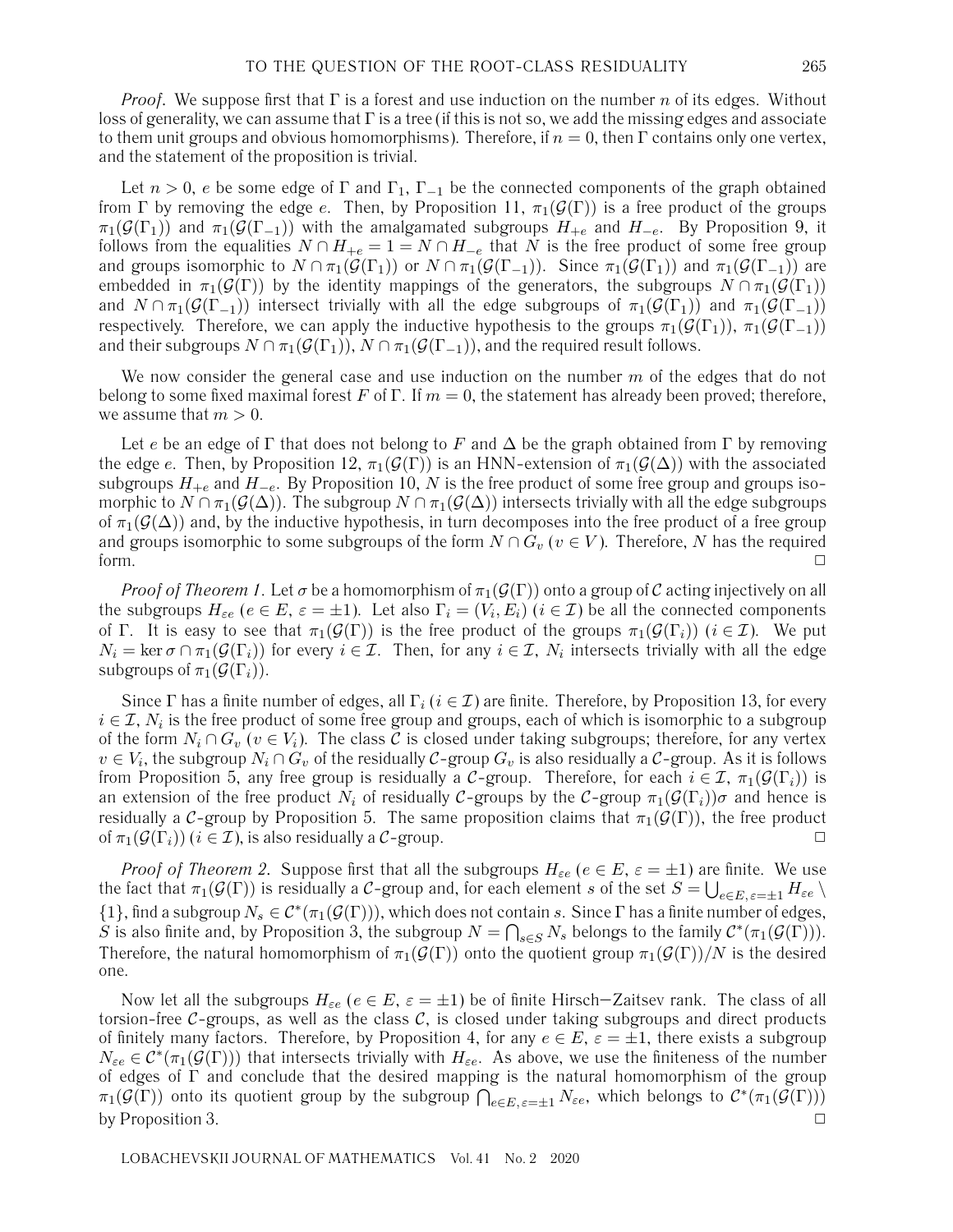#### 266 SOKOLOV, TUMANOVA

#### 4. PROOF OF THEOREM 4

**Proposition 14.** *Let* C *be a root class of groups,*  $\Gamma = (V, E)$  *be a finite graph and*  $\mathcal{G}(\Gamma) =$  $(\Gamma, G_v (v \in V), H_e, \varphi_{\pm e} (e \in E), \alpha_{v,w} (v, w \in V))$  be a corresponding graph of isomorphic groups. *If all*  $G_v$   $(v \in V)$  belong to C, then  $\pi_1(\mathcal{G}(\Gamma))$  is residually a C-group.

*Proof.* Let us fix some maximal forest F of  $\Gamma$  and a vertex  $v \in V$ . We define a map  $\sigma_0$  of the generators of  $\pi_1(\mathcal{G}(\Gamma))$  to  $G_v$  as follows: if x is a generator of  $G_w$ , then  $x\sigma_0 = x\alpha_{w,v}$ ; if  $e \in E$  is an edge that does not belong to F, then  $t_e \sigma_0 = 1$ . Denote by  $\sigma$  the continuation of  $\sigma_0$  to the mapping of words.

Let  $e \in E$  and  $h \in H_e$ . Since  $\varphi_{+e} \alpha_{e(1),e(-1)} = \varphi_{-e}$  and  $\alpha_{e(1),e(-1)} \alpha_{e(-1),v} = \alpha_{e(1),v}$ , then

$$
h\varphi_{+e}\sigma=h\varphi_{+e}\alpha_{e(1),v}=h\varphi_{+e}\alpha_{e(1),e(-1)}\alpha_{e(-1),v}=h\varphi_{-e}\alpha_{e(-1),v}=h\varphi_{-e}\sigma.
$$

Therefore,  $\sigma$  maps all the defining relations of  $\pi_1(\mathcal{G}(\Gamma))$  into the equalities valid in  $G_v$  and hence determines a homomorphism of the first to the second. Being a continuation of the isomorphisms  $\alpha_{w,v}$  $(w \in V)$ ,  $\sigma$  acts injectively on all the vertex groups. Thus,  $\pi_1(\mathcal{G}(\Gamma))$  is residually a C-group by virtue of Theorem 1.  $\Box$ 

Let  $\Gamma=(V,E)$  be an arbitrary graph and  $\mathcal{G}(\Gamma)=\big(\Gamma,\;G_v\;(v\in V),\;H_e,\;\varphi_{\pm e}\;(e\in E)\big)$  be a corresponding graph of groups. Suppose also that in each group  $G_v$  ( $v \in V$ ), we fix a normal subgroup  $R_v$ and, for each edge  $e \in E$ , there exists a normal subgroup  $S_e$  of  $H_e$  such that  $S_e\varphi_{\varepsilon e} = R_{e(\varepsilon)} \cap H_{\varepsilon e}$  $(\varepsilon = \pm 1)$ . Then the set  $\mathcal{R} = \{R_v | v \in V\}$  will be called *the system of compatible normal subgroups* of the groups  $G_v$  ( $v \in V$ ).

It is easy to verify that if  $\mathcal{R} = \{R_v | v \in V\}$  is a system of compatible normal subgroups, then for any  $e \in E$ ,  $\varepsilon = \pm 1$  the map  $\overline{\varphi}_{\varepsilon e}$ :  $H_e/S_e \to G_{e(\varepsilon)}/R_{e(\varepsilon)}$  taking the coset  $hS_e$  ( $h \in H_e$ ) to the coset  $(h\varphi_{\varepsilon e})R_{e(\varepsilon)}$  is well defined and is an injective homomorphism. Therefore, we can consider the graph of groups  $\mathcal{G}_{\mathcal{R}}(\Gamma)$ , in which the vertices are associated with the groups  $G_v/R_v$  and the edges are associated with the groups  $H_e/S_e$  and the homomorphisms  $\overline{\varphi}_{\varepsilon e}$  defined above.

It is easy to see that if some maximal forest of Γ is fixed, then the presentation of  $\pi_1(\mathcal{G}_R(\Gamma))$  can be obtained from the presentation of  $\pi_1(\mathcal{G}(\Gamma))$  by adding to the last, for every  $v \in V$ , all possible relations of the form  $r = 1$ , where r is a word in the generators of  $G_v$  defining an element of  $R_v$ . Therefore,  $\pi_1(\mathcal{G}_{\mathcal{R}}(\Gamma))$  is a quotient group of  $\pi_1(\mathcal{G}(\Gamma))$  by the normal closure of the set of elements  $\bigcup_{v\in V}R_v.$ The natural homomorphism of  $\pi_1(\mathcal{G}(\Gamma))$  onto  $\pi_1(\mathcal{G}_{\mathcal{R}}(\Gamma))$  we denote by  $\rho_{\mathcal{R}}$ .

Now let  $\mathcal{G}(\Gamma) = (\Gamma, G_v \; (v \in V), \; H_e, \; \varphi_{\pm e} \; (e \in E), \; \alpha_{v,w} \; (v,w \in V))$  be a graph of isomorphic groups and  $\mathcal{R} = \{R_v | v \in V\}$  be a system of normal subgroups of  $G_v$  ( $v \in V$ ) such that, for any  $v, w \in V$ , the equality  $R_w=R_v\alpha_{v,w}$  holds. Then it follows easily from the relations  $\alpha_{e(\varepsilon),e(-\varepsilon)}|_{H_{\varepsilon e}}=\varphi^{-1}_{\varepsilon e}\varphi_{-\varepsilon e},$ valid for all  $e \in E$ ,  $\varepsilon = \pm 1$ , that R is a system of compatible normal subgroups. Below we call such sets of subgroups *the systems of isomorphic compatible normal subgroups*.

Obviously, if  $\mathcal{R}_1 = \{R_{v,1}|v \in V\}$  and  $\mathcal{R}_2 = \{R_{v,2}|v \in V\}$  are two systems of isomorphic compatible normal subgroups, then the set  $\mathcal{R} = \{R_{v,1} \cap R_{v,2} | v \in V\}$  is also a system of isomorphic compatible normal subgroups. We also note that if  $\mathcal{R}_1$  and  $\mathcal{R}_2$  are systems of isomorphic compatible co-Csubgroups, i. e., for each  $v \in V$ ,  $R_{v,1}$ ,  $R_{v,2} \in C^*(G_v)$ , then by virtue of Proposition 3,  $R_{v,1} \cap R_{v,2} \in$  $\mathcal{C}^*(G_v)$  for all  $v \in V$ , and therefore the intersection  $\mathcal R$  of  $\mathcal R_1$  and  $\mathcal R_2$  also turns out to be a system of isomorphic compatible co-C-subgroups.

**Proposition 15.** *Let* C *be a class of groups closed under taking subgroups and direct products of a finite number of factors,*  $\Gamma = (V, E)$  *be a finite graph,*  $\mathcal{G}(\Gamma) = (\Gamma, G_v \ (v \in V), H_e, \ \varphi_{\pm e}$  $(e \in E)$ ,  $\alpha_{v,w}(v, w \in V)$  be a corresponding graph of isomorphic groups and, for any  $e \in E$ ,  $\varepsilon = \pm 1$ ,  $H_{\varepsilon e}$  be C-separable in  $G_{e(\varepsilon)}$ . Then the following statements take place.

1. For any vertex  $u \in V$ , any C-separable subgroup  $L_u$  of  $G_u$  and any element  $g \in \pi_1(\mathcal{G}(\Gamma)) \setminus L_u$ , there exists a system  $\mathcal{R} = \{R_v | v \in V\}$  of isomorphic compatible co-C-subgroups of  $G_v$  ( $v \in V$ ) such that  $g\rho_{\mathcal{R}} \notin L_u \rho_{\mathcal{R}}$ .

2. If all  $G_v$  ( $v \in V$ ) are residually C-groups, then  $\pi_1(\mathcal{G}(\Gamma))$  is also residually a C-group.

*Proof.* 1. We suppose first that  $\Gamma$  is a forest and use induction on the number n of its edges. As in the proof of Proposition 13, we can assume that  $\Gamma$  is a tree. Therefore, if  $n = 0$ , then  $\Gamma$  contains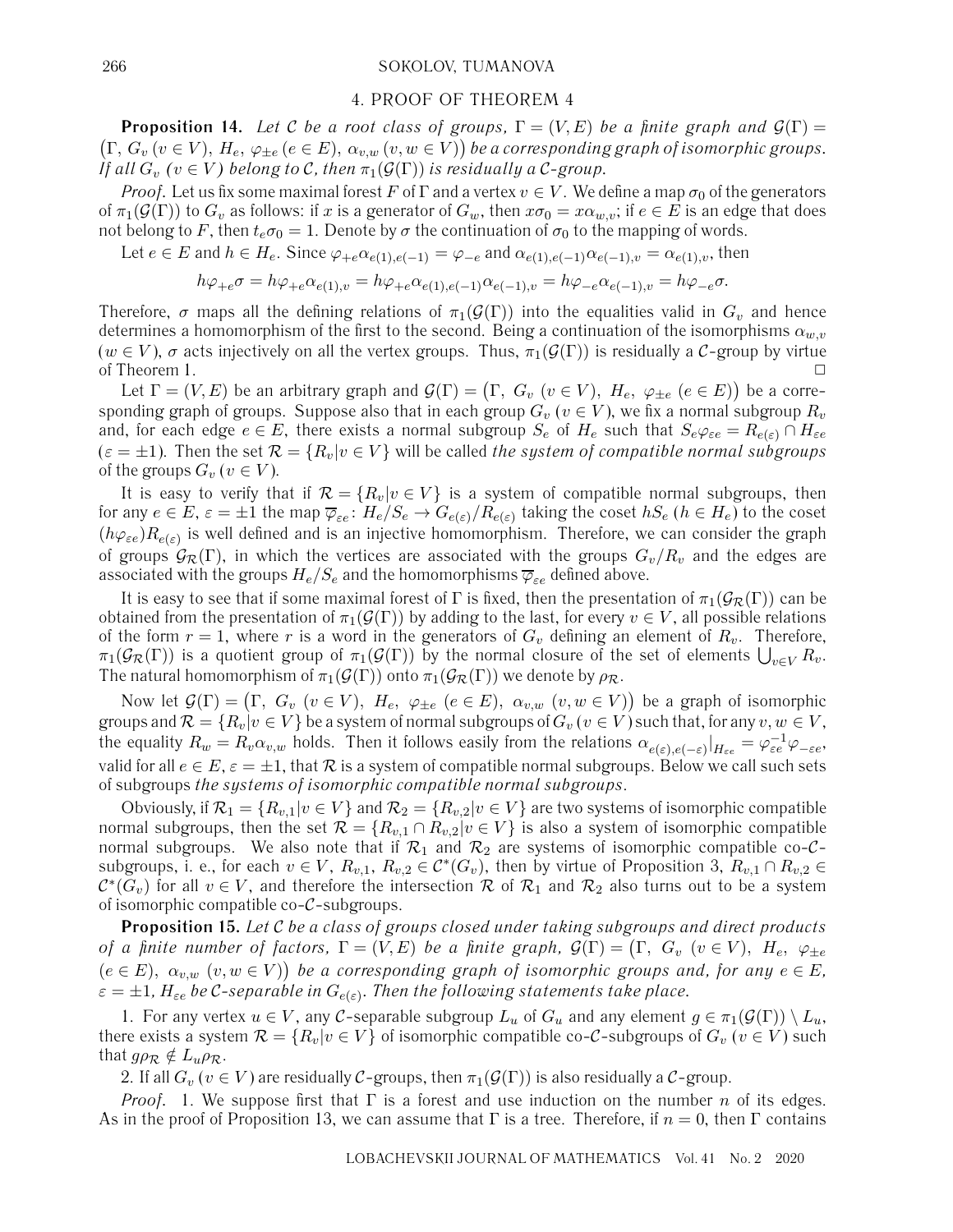only one vertex u and the existence of the subgroup  $R_u \in C^*(G_u)$  satisfying the condition  $gR_u \notin L_uR_u$ follows from the C-separability of  $L_u$  in  $G_u$ .

Now let  $n > 0$ ;  $e \in E$  be some edge of  $\Gamma$ ;  $\Gamma_1 = (V_1, E_1)$ ,  $\Gamma_{-1} = (V_{-1}, E_{-1})$  be the connected components of the graph obtained from  $\Gamma$  by removing the edge e and  $e(1) \in V_1$ ,  $e(-1) \in V_{-1}$ . Then, by Proposition 11,  $\pi_1(\mathcal{G}(\Gamma))$  is a free product of the groups  $\pi_1(\mathcal{G}(\Gamma_1))$  and  $\pi_1(\mathcal{G}(\Gamma_{-1}))$  with the amalgamated subgroups  $H_{+e}$  and  $H_{-e}$ . For definiteness, we assume that  $u \in V_1$ , and consider two cases.

*Case 1.*  $g \in \pi_1(\mathcal{G}(\Gamma_1)).$ 

By the inductive hypothesis, there exists a system  $\mathcal{R}_1 = \{R_v | v \in V_1\}$  of isomorphic compatible co- $\mathcal{C}$ subgroups of  $G_v$  ( $v \in V_1$ ) such that  $g \rho_{\mathcal{R}_1} \notin L_u \rho_{\mathcal{R}_1}$ . We use the isomorphisms  $\alpha_{v,w}$  ( $v,w \in V$ ) to extend  $\mathcal{R}_1$  to a system  $\mathcal R$  of isomorphic compatible co-C-subgroups of  $G_v$  ( $v \in V$ ).

The group  $\pi_1(\mathcal{G}_{\mathcal{R}}(\Gamma))$  is a generalized free product of  $\pi_1(\mathcal{G}_{\mathcal{R}}(\Gamma_1))$  and  $\pi_1(\mathcal{G}_{\mathcal{R}}(\Gamma_{-1}))$ . The homomorphism  $\rho_{\mathcal{R}}$  maps the subgroup  $\pi_1(\mathcal{G}(\Gamma_1))$  onto  $\pi_1(\mathcal{G}_{\mathcal{R}}(\Gamma_1)) = \pi_1(\mathcal{G}_{\mathcal{R}_1}(\Gamma_1))$  and acts on its elements as  $\rho_{\mathcal{R}_1}$ . Therefore, it follows from the relation  $g\rho_{\mathcal{R}_1} \notin L_u \rho_{\mathcal{R}_1}$  that  $g\rho_{\mathcal{R}} \notin L_u \rho_{\mathcal{R}}$ . Thus,  $\mathcal R$  is the desired system.

*Case 2.*  $g \notin \pi_1(\mathcal{G}(\Gamma_1)).$ 

Let  $g = g_1 g_2 \dots g_l$  be a reduced form of g considered as an element of the generalized free product of the groups  $\pi_1(\mathcal{G}(\Gamma_1))$  and  $\pi_1(\mathcal{G}(\Gamma_{-1}))$ . Then, for any  $i \in \{1,\ldots,l\}$ , there exists  $\varepsilon_i = \pm 1$  such that  $g_i \in \pi_1(\mathcal{G}(\Gamma_{\varepsilon_i})) \setminus H_{\varepsilon_i e}$ , and if  $l = 1$ , then  $\varepsilon_1 = -1$ .

For each  $i \in \{1,\ldots,l\}$ , we apply the inductive hypothesis to the group  $\pi_1(\mathcal{G}(\Gamma_{\varepsilon_i}))$ , the subgroup  $H_{\varepsilon_i e}$ and the element  $g_i$ . As a result, we obtain a system  $\mathcal{R}_i$  of isomorphic compatible co-C-subgroups of  $G_v$  ( $v \in V_{\varepsilon_i}$ ). As above, we extend each of  $\mathcal{R}_i$  to a system  $\overline{\mathcal{R}}_i$  of isomorphic compatible co- $\mathcal{C}$ subgroups of  $G_v$   $(v\in V)$  and denote by  ${\cal R}$  the intersection of  $\overline{{\cal R}}_i$   $(1\leqslant i\leqslant l).$  Then  ${\cal R}=\{R_v|v\in V\}$ is a system of isomorphic compatible co-C-subgroups of  $G_v$  ( $v \in V$ ). Put  $\mathcal{R}_1 = \{R_v \in \mathcal{R} | v \in V_1\}$ and  $\mathcal{R}_{-1} = \{ R_v \in \mathcal{R} | v \in V_{-1} \}.$ 

Let  $i \in \{1,\ldots,l\}$ . Since  $\bigcup_{R \in \mathcal{R}_{\varepsilon_i}} R \subseteq \bigcup_{R \in \mathcal{R}_i} R$ , then ker  $\rho_{\mathcal{R}_{\varepsilon_i}} \leqslant \ker \rho_{\mathcal{R}_i}$  and the relation  $g_i \rho_{\mathcal{R}_i} \notin$  $H_{\varepsilon_i e} \rho_{\mathcal{R}_i}$  implies  $g_i \rho_{\mathcal{R}_{\varepsilon_i}} \notin H_{\varepsilon_i e} \rho_{\mathcal{R}_{\varepsilon_i}}.$  As in case 1, we obtain from the latter that  $g_i \rho_{\mathcal{R}} \notin H_{\varepsilon_i e} \rho_{\mathcal{R}}.$ Therefore,  $g \rho_R$  has in  $\pi_1(\mathcal{G}_R(\Gamma))$  a reduced form of length l, and if  $l = 1$ , then  $g \rho_R \in \pi_1(\mathcal{G}_R(\Gamma_{-1})) \setminus$  $H_{-e}\rho_{\mathcal{R}}$ . It follows that  $g\rho_{\mathcal{R}} \notin \pi_1(\mathcal{G}_{\mathcal{R}}(\Gamma_1))$  and, in particular,  $g\rho_{\mathcal{R}} \notin L_u\rho_{\mathcal{R}}$ .

Thus, if  $\Gamma$  is a forest, the proposition is proved. We now consider the general situation and use induction on the number m of the edges that do not belong to some fixed maximal forest F of  $\Gamma$ , or, what is the same, on the number of the stable letters in the presentation of  $\pi_1(\mathcal{G}(\Gamma))$  corresponding to F.

If  $m = 0$ , then  $\Gamma$  is a forest and the required statement has already been proved. Let  $m > 0$ ,  $e \in E$ be some edge that does not belong to F and  $\Delta=(V,E_{\Delta})$  be the graph obtained from Γ by removing the edge e. Then, by Proposition 11,  $\pi_1(\mathcal{G}(\Gamma))$  is an HNN-extension of the group  $\pi_1(\mathcal{G}(\Delta))$  with the stable letter  $t_e$  and the associated subgroups  $H_{+e}$  and  $H_{-e}$ . Again, consider two cases.

*Case 1.*  $g \in \pi_1(\mathcal{G}(\Delta)).$ 

We apply the inductive hypothesis to the group  $\pi_1(\mathcal{G}(\Delta))$  and find a system S of isomorphic compatible co-C-subgroups of  $G_v$  ( $v \in V$ ) such that  $g \rho_S \notin L_u \rho_S$  (where  $\rho_S$  is the natural homomorphism of  $\pi_1(\mathcal{G}(\Delta))$  onto  $\pi_1(\mathcal{G}_{\mathcal{S}}(\Delta))$ . Obviously, the set S can be considered as a system R of isomorphic compatible co-C-subgroups of the vertex groups of  $\mathcal{G}(\Gamma)$ , and  $\pi_1(\mathcal{G}_R(\Gamma))$  is an HNN-extension of  $\pi_1(\mathcal{G}_{\mathcal{S}}(\Delta))$ . The natural homomorphism  $\rho_{\mathcal{R}}$  of  $\pi_1(\mathcal{G}(\Gamma))$  onto  $\pi_1(\mathcal{G}_{\mathcal{R}}(\Gamma))$  acts on the subgroup  $\pi_1(\mathcal{G}(\Delta))$  in the same way as  $\rho_{\mathcal{S}}$  and maps it onto the subgroup  $\pi_1(\mathcal{G}_{\mathcal{R}}(\Delta))$ . Therefore, it follows from the relation  $g\rho_{\mathcal{S}} \notin L_u \rho_{\mathcal{S}}$  that  $g\rho_{\mathcal{R}} \notin L_u \rho_{\mathcal{R}}$ .

*Case 2.*  $g \notin \pi_1(\mathcal{G}(\Delta)).$ 

Let  $g=g_0t_e^{\delta_1}g_1\ldots t_e^{\delta_l}g_l$  be a reduced form of  $g$  in the HNN-extension  $\pi_1(\mathcal{G}(\Gamma))$  of  $\pi_1(\mathcal{G}(\Delta)).$  Since  $g \notin \pi_1(\mathcal{G}(\Delta))$ , then  $l \geq 1$ .

If  $i \in \{1,\ldots,l-1\}$  and there exists  $\varepsilon_i = \pm 1$  such that  $-\varepsilon_i \delta_i = 1 = \varepsilon_i \delta_{i+1}$ , then  $g_i \notin H_{\varepsilon_i e}$  and we can apply the inductive hypothesis to the group  $\pi_1(\mathcal{G}(\Delta))$ , the subgroup  $H_{\varepsilon_i}$  and the element  $g_i$ . As a result, we obtain a system  $\mathcal{R}_i$  of isomorphic compatible co-C-subgroups of  $G_v$  ( $v \in V$ ) such that  $g_i \rho_{\mathcal{R}_i} \notin H_{\varepsilon_i e} \rho_{\mathcal{R}_i}$ . Moreover, as in case 1,  $\mathcal{R}_i$  and  $\rho_{\mathcal{R}_i}$  can be considered as a system of subgroups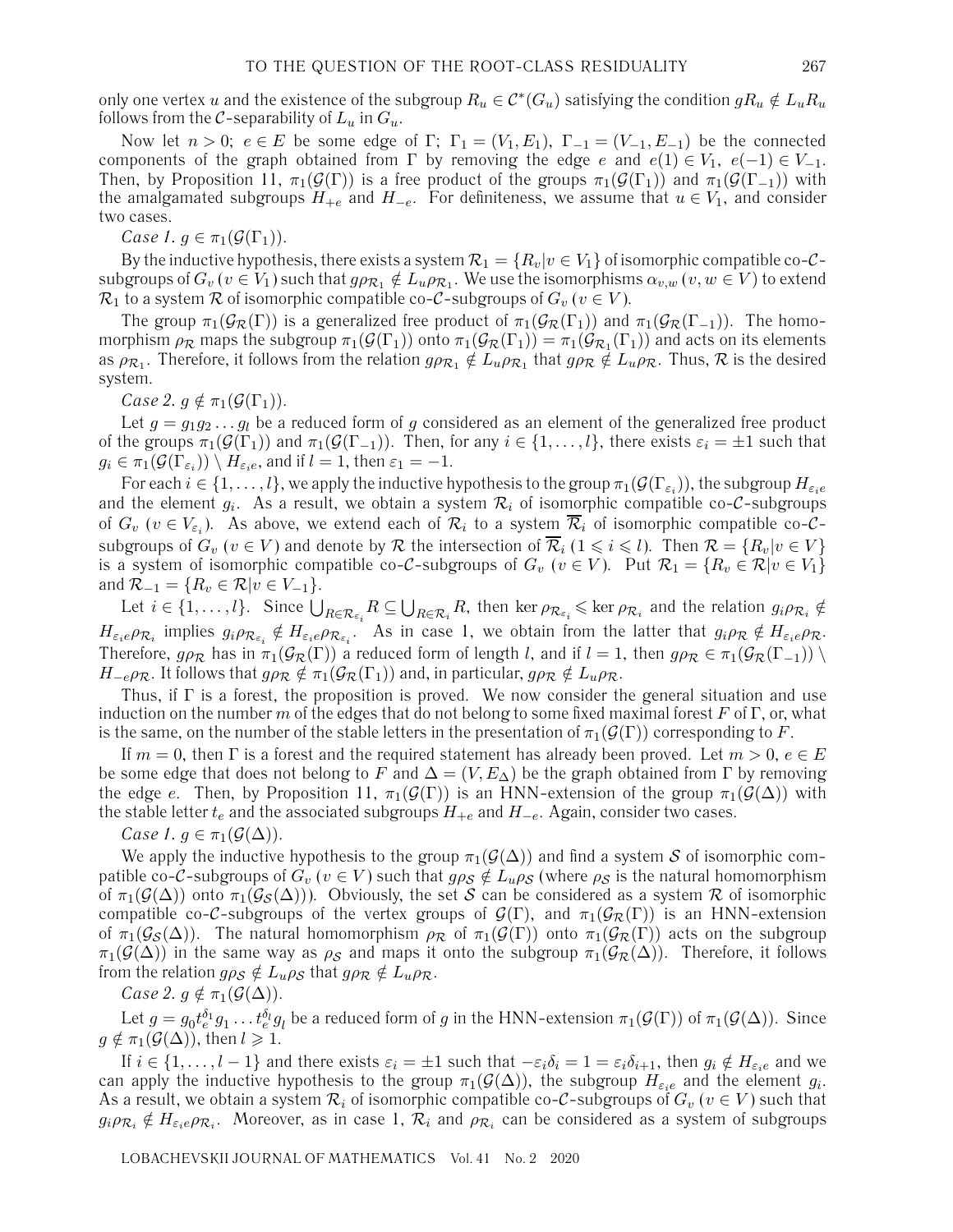of the vertex groups of  $\mathcal{G}(\Gamma)$  and a homomorphism of  $\pi_1(\mathcal{G}(\Gamma))$ . If  $i \in \{0, l\}$  or the number  $\varepsilon_i$  with the above properties does not exist, we put  $\mathcal{R}_i = \{G_v | v \in V\}$ . Then the intersection  $\mathcal{R} = \{R_v | v \in V\}$ of  $\mathcal{R}_i$  ( $0\leqslant i\leqslant l$ ) is also a system of isomorphic compatible co-C-subgroups of  $G_v$  (  $v\in V$  ).

By Proposition 12,  $\pi_1(\mathcal{G}_R(\Gamma))$  is an HNN-extension of  $\pi_1(\mathcal{G}_R(\Delta))$ . Since  $\bigcup_{R\in\mathcal{R}}R\subseteq\bigcup_{R\in\mathcal{R}_i}R$ for any  $i \in \{0,\ldots,l\}$ , then ker  $\rho_{\mathcal{R}} \leqslant \ker \rho_{\mathcal{R}_i}$  and the relation  $g_i \rho_{\mathcal{R}_i} \notin H_{\varepsilon_i e} \rho_{\mathcal{R}_i}$  implies  $g_i \rho_{\mathcal{R}} \notin H_{\varepsilon_i e} \rho_{\mathcal{R}}$ . Therefore, in the indicated HNN-extension, the product  $(g_0\rho_\mathcal{R})t_e^{\delta_1}(g_1\rho_\mathcal{R})\ldots t_e^{\delta_l}(g_l\rho_\mathcal{R})$  serves as a reduced form of the element  $g_{\rho_R}$  of length  $l \geq 1$ , and hence  $g_{\rho_R} \notin \pi_1(\mathcal{G}_R(\Delta))$ . This means, in particular, that  $g \rho_{\mathcal{R}} \notin L_u \rho_{\mathcal{R}}$ . Thus,  $\mathcal R$  is the desired system.

2. Let  $g \in \pi_1(\mathcal{G}(\Gamma)) \setminus \{1\}$  be an arbitrary element. Since all  $G_v$   $(v \in V)$  are residually  $\mathcal{C}$ -groups, then the identity subgroup of every group  $G_v$  ( $v \in V$ ) is C-separable in this group. Choose some vertex  $w \in V$  and apply statement 1 of the proposition to the group  $\pi_1(\mathcal{G}(\Gamma))$ , the identity subgroup of  $G_w$ and the element g. As a result, we find a system  $\mathcal{R} = \{R_v | v \in V\}$  of isomorphic compatible co-Csubgroups of  $G_v$  ( $v \in V$ ) such that  $g \rho_{\mathcal{R}} \neq 1$ .

It is easy to see that  $G_{\mathcal{R}}(\Gamma)$  is a graph of isomorphic C-groups. Therefore, by Proposition 14,  $\pi_1(\mathcal{G}_\mathcal{R}(\Gamma))$  is residually a C-group and hence  $\rho_\mathcal{R}$  can be continued to a homomorphism of  $\pi_1(\mathcal{G}(\Gamma))$ onto a group of  $C$  mapping  $g$  to a nonidentity element.

*Proof of Theorem 4. Necessity.* Since C is closed under taking subgroups, any subgroup of a residually C-group is also residually a C-group. Therefore, all  $G_v$  ( $v \in V$ ) are residually C-groups. We show that, for any  $e \in E$ ,  $\varepsilon = \pm 1$ ,  $H_{\varepsilon e}$  is C-separable in  $G_{e(\varepsilon)}$ .

First, let the edge  $e \in E$  be a loop, i. e.,  $e(1) = e(-1)$ . Then  $\varphi_{+e}^{-1} \varphi_{-e} = \alpha_{e(1), e(-1)}|_{H_{+e}} = \mathrm{id}_{G_{e(1)}}|_{H_{+e}}$ and hence  $\varphi_{+e} = \varphi_{-e}$ ,  $H_{+e} = H_{-e}$ . In addition, e cannot belong to any maximal forest of Γ; therefore, every presentation of  $\pi_1(\mathcal{G}(\Gamma))$  has a stable letter  $t_e$  corresponding to e.

Suppose that  $H_{+e}$  is not C-separable in  $G_{e(1)}$ . Then there exists an element  $x \in G_{e(1)} \setminus H_{+e}$ such that  $x\theta \in H_{+e}\theta$  for every homomorphism  $\theta$  of  $G_{e(1)}$  onto a group of C. Consider the element  $g = t_e^{-1} x t_e x^{-1}.$ 

According to Proposition 12,  $\pi_1(\mathcal{G}(\Gamma))$  is an HNN-extension of  $\pi_1(\mathcal{G}(\Delta))$ , where  $\Delta$  is the graph obtained from Γ by removing the edge e. Since  $x \in G_{e(1)} \setminus H_{+e}$ , the element g in this HNN-extension has a reduced form of nonzero length and therefore differs from 1. However, if  $\sigma$  is an arbitrary homomorphism of  $\pi_1(\mathcal{G}(\Gamma))$  onto a group of C, then its restriction to  $G_{e(1)}$  is also a homomorphism of the latter onto a group of C. Therefore,  $x \equiv h\varphi_{+e} \pmod{\ker \sigma}$  for some  $h \in H_e$ , and

$$
g \equiv t_e^{-1} (h\varphi_{+e}) t_e (h\varphi_{+e})^{-1} = (h\varphi_{-e}) (h\varphi_{+e})^{-1} = (h\varphi_{+e}) (h\varphi_{+e})^{-1} = 1 \quad \pmod{\ker \sigma}
$$

what contradicts the fact that  $\pi_1(\mathcal{G}(\Gamma))$  is residually a C-group.

Now suppose that the edge  $e \in E$  is not a loop. Choose a maximal forest F of  $\Gamma$  so that it contains e. Then, according to Theorem 1 from [22], the free product P of the groups  $G_{e(1)}$  and  $G_{e(-1)}$  with the subgroups  $H_{+e}$  and  $H_{-e}$  amalgamated according to the isomorphism  $\varphi^{-1}_{+e}\varphi_{-e}$  turns out to be a subgroup of  $\pi_1(\mathcal{G}(F))$ , which, in turn, embeds in  $\pi_1(\mathcal{G}(\Gamma))$ . It follows that P is residually a C-group, and therefore the C-separability of  $H_{+e}$  in  $G_{e(1)}$  and  $H_{-e}$  in  $G_{e(-1)}$  follows from Proposition 8.

*Sufficiency.* We fix some maximal forest F of  $\Gamma$  and the corresponding presentation of  $\pi_1(\mathcal{G}(\Gamma))$ . The same considerations as in the proof of Proposition 13 allow us to assume that the graph  $\Gamma$  is connected and therefore its maximal forest  $F$  is a tree.

Let  $g \in \pi_1(\mathcal{G}(\Gamma))$  be an arbitrary nonidentity element,  $\omega$  be some word in the generators of  $\pi_1(\mathcal{G}(\Gamma))$ defining it and  $S$  be a finite subset of vertices of  $\Gamma$  defined as follows:

a) if  $\omega$  includes a generator of some group  $G_v$ , then  $v \in S$ ;

b) if  $\omega$  includes the stable letter  $t_e$  corresponding to some edge  $e \in E$ , then  $e(1), e(-1) \in S$ ;

c) there are no other vertices in S.

Let  $\Gamma_1 = (W, E_1)$  be the smallest subtree of F containing all the vertices from S,  $\Gamma_2 = (W, E_2)$ be the subgraph of Γ obtained from Γ<sub>1</sub> by adding each edge  $e \in E$  such that the stable letter  $t_e$ is contained in  $\omega$ . Let also  $\Gamma_3 = (W, E_3)$  be the graph obtained from  $\Gamma_2$  by adding to it, for any, not necessarily different vertices  $u, v \in W$ , two new edges  $e_1$  and  $e_2$  such that  $e_1(1) = u = e_2(-1)$ and  $e_1(-1) = v = e_2(1)$ .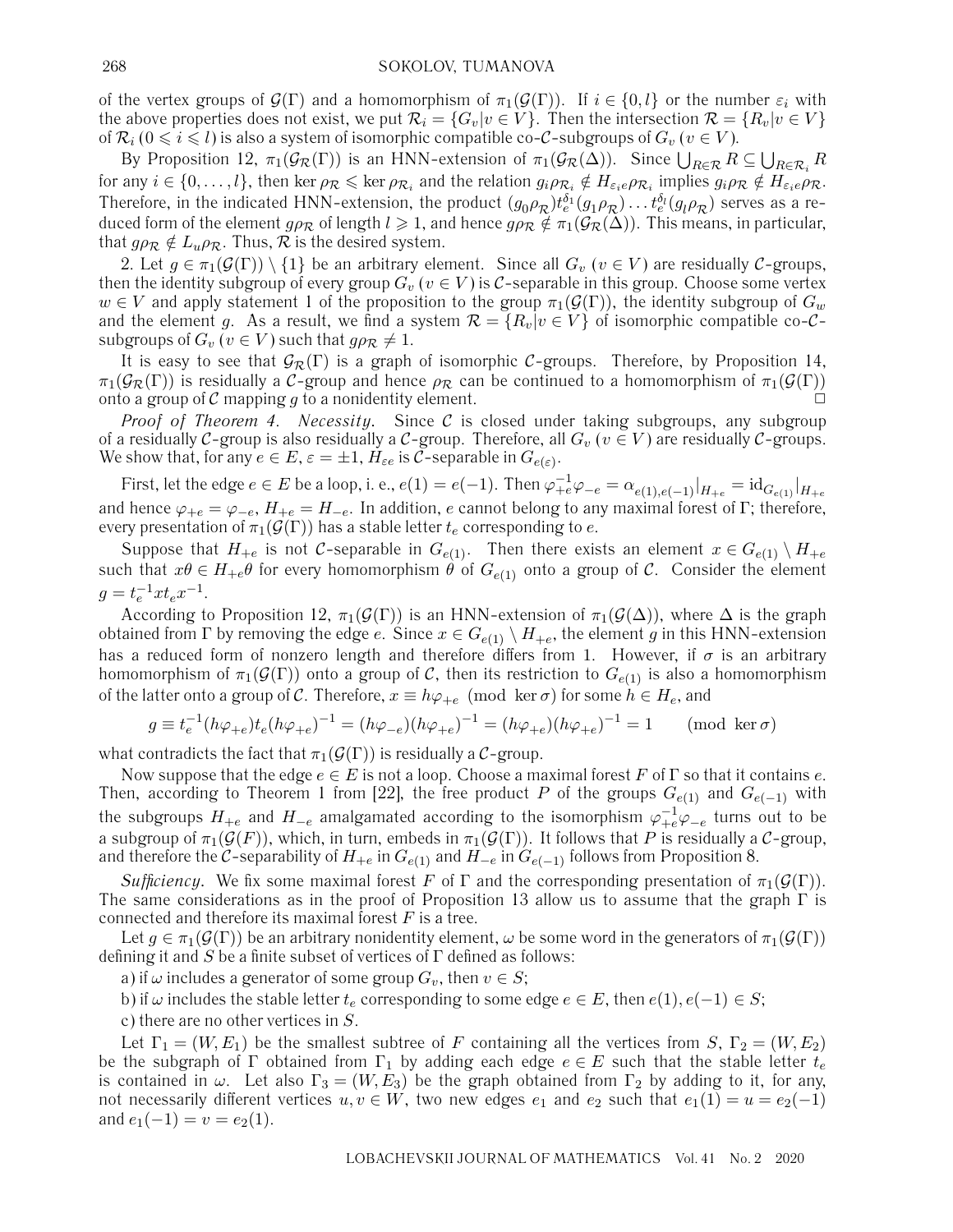It is clear that the graph  $\Gamma_3$  is finite. We turn it into a graph of groups  $\mathfrak{G}(\Gamma_3)$  by associating to the vertices of W and the edges of  $E_2$  the same groups and homomorphisms as in the graph  $\Gamma$ , and to each edge  $e \in E_3 \setminus E_2$  the group  $G_{e(1)}$  and the maps  $\varphi_{+e} = id_{G_{e(1)}}, \varphi_{-e} = \alpha_{e(1),e(-1)}$ . It is easy to see that  $\mathfrak{G}(\Gamma_3)$  is a graph of isomorphic groups satisfying the conditions of Proposition 15, and therefore  $\pi_1(\mathfrak{G}(\Gamma_3))$  is residually a C-group.

We choose  $\Gamma_1$  as a maximal tree of  $\Gamma_2$  and  $\Gamma_3$  and fix the corresponding presentations of  $\pi_1(\mathfrak{G}(\Gamma_2))$ and  $\pi_1(\mathfrak{G}(\Gamma_3))$ . Then  $\pi_1(\mathfrak{G}(\Gamma_2))$  has the same presentation as  $\pi_1(\mathcal{G}(\Gamma_2))$ , and  $\pi_1(\mathfrak{G}(\Gamma_3))$ , according to Proposition 12, is an HNN-extension of  $\pi_1(\mathfrak{G}(\Gamma_2))$  with the set of stable letters  $\{t_e | e \in E_3 \setminus E_2\}$ .

Since  $\pi_1(\mathfrak{G}(\Gamma_2))$  includes all the generators from the word  $\omega$ , the latter defines some element g of this group. Suppose  $\mathfrak{g} = 1$ . Then there is a sequence of insertions and deletions of the defining relations of  $\pi_1(\mathfrak{G}(\Gamma_2))$  and words trivially equal to one that transforms  $\omega$  to an empty word. Since all the defining relations of  $\pi_1(\mathfrak{G}(\Gamma_2))$  are also present in  $\pi_1(\mathcal{G}(\Gamma))$ , it turns out that the equality  $g = 1$  holds what contradicts the choice of g. Thus,  $\mathfrak{g} \neq 1$ .

Since  $\pi_1(\mathfrak{G}(\Gamma_3))$  is an HNN-extension of  $\pi_1(\mathfrak{G}(\Gamma_2))$ , then  $\omega$  also defines a nonidentity element of it. Therefore, to complete the proof of the theorem, it remains to construct a homomorphism of  $\pi_1(\mathcal{G}(\Gamma))$ to  $\pi_1(\mathfrak{G}(\Gamma_3))$  acting identically on the generators of  $\pi_1(\mathcal{G}(\Gamma_2))$ , of which, in particular,  $\omega$  is composed. Since, as proved above,  $\pi_1(\mathfrak{G}(\Gamma_3))$  is residually a C-group, this homomorphism can be continued to a homomorphism of  $\pi_1(\mathcal{G}(\Gamma))$  onto a group of C mapping q to a nonidentity element.

If  $v \in V$ , we call the length of the shortest path in the tree F connecting v with some vertex of W *the distance from the vertex v to the graph*  $\Gamma_1$ . It is well known that any two vertices of a tree are connected by a single simple path. This easily implies that if the distance from v to  $\Gamma_1$  is equal to d, then there exists exactly one vertex  $w \in W$  such that v and w are connected by a path of length d; we call it *the vertex of* W *nearest to* v. It follows also from the uniqueness of a simple path connecting two vertices that if e is an edge of F that does not belong to  $\Gamma_1$ , then one and the same vertex of W is nearest to  $e(1)$  and  $e(-1)$ .

Suppose that a map  $\delta: V \to W$  associates a vertex  $v \in V$  with the nearest to it vertex of W. Define a map  $\sigma_0$  of the generators of  $\pi_1(\mathcal{G}(\Gamma))$  to  $\pi_1(\mathfrak{G}(\Gamma_3))$  as follows. If x is a generator of some group  $G_v$  $(v \in V)$ , then  $x\sigma_0 = x\alpha_{v,\delta(v)}$ . Let e be an edge of Γ that does not belong to F. If  $e \in E_2$ , then  $t_e \sigma_0 = t_e$ . If  $e \notin E_2$ , then  $t_e \sigma_0 = t_e$ , where  $\mathfrak{e}$  is an edge from the set  $E_3 \setminus E_2$  for which  $\mathfrak{e}(1) = \delta(e(1))$ and  $\mathfrak{e}(-1) = \delta(e(-1))$ . We continue  $\sigma_0$  to the mapping of words  $\sigma$  and show that it maps all the defining relations of  $\pi_1(\mathcal{G}(\Gamma))$  into the equalities valid in  $\pi_1(\mathfrak{G}(\Gamma_3))$ .

By definition,  $\sigma$  acts identically on the generators of  $\pi_1(\mathcal{G}(\Gamma_2))$  and continues the isomorphisms  $\alpha_{v,\delta(v)}$  for all  $v \in V$ . Therefore, it maps into the valid equalities all the defining relations of the groups  $G_v$  ( $v \in V$ ) and all the defining relations of  $\pi_1(\mathcal{G}(\Gamma))$  corresponding to the edges of  $E_2$ .

Let  $e \in E \setminus E_2$ . If e is an edge of F, then, as noted above,  $\delta(e(1)) = \delta(e(-1))$ . Since  $\alpha_{e(1),e(-1)}\alpha_{e(-1),\delta(e(1))} = \alpha_{e(1),\delta(e(1))}$  and  $\varphi_{+e}\alpha_{e(1),e(-1)} = \varphi_{-e}$ , then, for each element  $h \in H_e$ ,

$$
(h\varphi_{+e})\sigma = (h\varphi_{+e})\alpha_{e(1),\delta(e(1))} = (h\varphi_{+e})\alpha_{e(1),e(-1)}\alpha_{e(-1),\delta(e(1))}
$$
  
=  $(h\varphi_{-e})\alpha_{e(-1),\delta(e(1))} = (h\varphi_{-e})\alpha_{e(-1),\delta(e(-1))} = (h\varphi_{-e})\sigma.$ 

Let e do not belong to F and **e** be the edge of  $E_3 \setminus E_2$  such that  $t_e \sigma = t_e$  and hence  $\mathfrak{e}(1) = \delta(e(1))$ ,  $\mathfrak{e}(-1) = \delta(e(-1))$ . Then the equalities  $t_{\mathfrak{e}}^{-1}xt_{\mathfrak{e}} = x\alpha_{\mathfrak{e}(1),\mathfrak{e}(-1)} = x\alpha_{\delta(e(1)),\delta(e(-1))}$  hold in  $\pi_1(\mathfrak{G}(\Gamma_3))$ for every  $x \in G_{\delta(e(1))}$ . Since  $\varphi_{+e} \alpha_{e(1),e(-1)} = \varphi_{-e}$  and  $\alpha_{e(1),\delta(e(1))} \alpha_{\delta(e(1)),\delta(e(-1))} = \alpha_{e(1),\delta(e(-1))} = \alpha_{e(1),\delta(e(-1))}$  $\alpha_{e(1),e(-1)}\alpha_{e(-1),\delta(e(-1))}$ , we have

$$
(t_e^{-1}h\varphi_{+e}t_e)\sigma = t_e^{-1}(h\varphi_{+e})\alpha_{e(1),\delta(e(1))}t_e = (h\varphi_{+e})\alpha_{e(1),\delta(e(1))}\alpha_{\delta(e(1)),\delta(e(-1))}
$$
  
=  $(h\varphi_{+e})\alpha_{e(1),e(-1)}\alpha_{e(-1),\delta(e(-1))} = (h\varphi_{-e})\alpha_{e(-1),\delta(e(-1))} = (h\varphi_{-e})\sigma.$ 

Thus,  $\sigma$  defines a homomorphism of  $\pi_1(\mathcal{G}(\Gamma))$  to  $\pi_1(\mathfrak{G}(\Gamma_3))$  acting identically on the generators of  $\pi_1(\mathcal{G}(\Gamma_2))$ .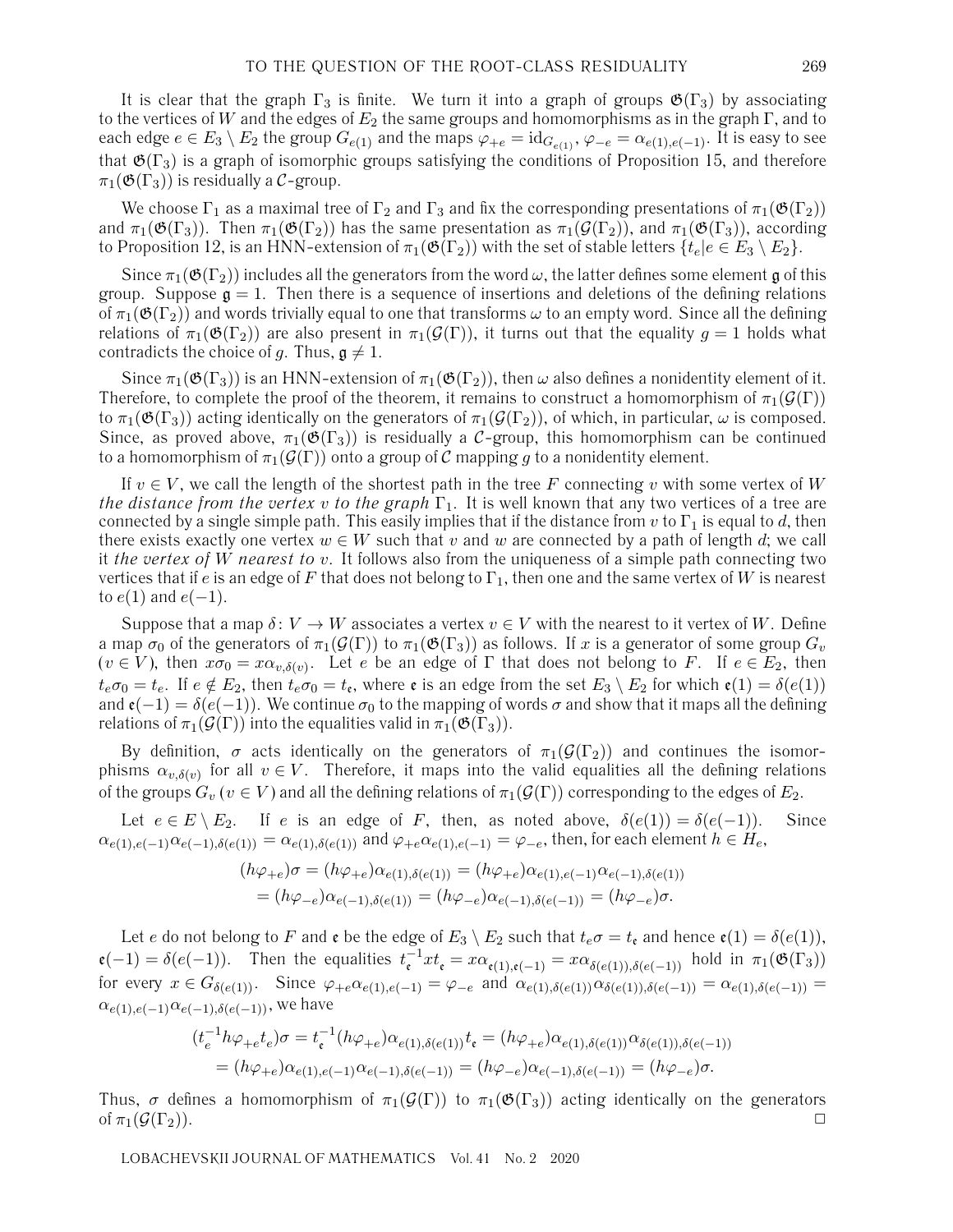#### 270 SOKOLOV, TUMANOVA

#### 5. PROOF OF THEOREM 3

**Proposition 16.** *Let* C *be a root class of groups containing a group* G *whose cardinality is not less than the cardinality of some (absolutely) free group* F *that does not belong to* C*. Then there exist a group* X *and its subgroup* Y *such that:*

1) X *is residually a* C*-group;*

2) Y *belongs to* C*;*

3) Y *is* C*-separable in* X*;*

4) *the kernel of any homomorphism of* X *onto a group of* C *intersects* Y *nontrivially.*

Proof. Suppose first that C consists only of periodic groups. Then, due to its closeness under taking subgroups and extensions, it contains all cyclic groups whose orders are the powers of some prime p.

Let, for each  $i\geqslant 1, \; C_{p^i}$  be a cyclic group of order  $p^i.$  Denote by  $X$  the direct product of  $C_{p^i}$  $(i\geqslant 1)$  and by  $Y$  the product of the subgroups  $(C_{p^i})^{p^{i-1}}.$  Then  $X$  is residually a  $\mathcal C$ -group according to Proposition 5. The subgroup Y is the direct product of a countable number of groups of order  $p$ and, since  $G$  is obviously infinite, embeds in the Cartesian product  $\prod_{g\in G}C_p(g),$  where  $C_p(g)$  is an isomorphic copy of  $C_p$  for each  $g \in G$ . The indicated Cartesian product belongs to C by virtue of Proposition 1. Therefore,  $Y$  is also contained in  $\mathcal{C}$ .

Note that Y is normal in X and  $X/Y \cong X$ . Therefore, if  $x \in X \setminus Y$  is an arbitrary element, then xY is a nonidentity element of the residually C-group  $X/Y$ . It follows that the natural homomorphism  $X \to X/Y$  can be continued to a homomorphism  $\sigma$  of X onto a group of C such that  $x\sigma \neq 1=Y\sigma$ . Thus,  $Y$  is  $C$ -separable in  $X$ .

Finally, suppose that there exists a homomorphism of X onto some group  $Z \in \mathcal{C}$  injective on Y. Then it must be injective on each subgroup  $C_{p^i}$  ( $i \geq 1$ ), and therefore Z contains elements of arbitrarily large order.

On the other hand, according to Proposition 1, the Cartesian product  $P = \prod_{z \in Z} Z_z$ , where  $Z_z$  is an isomorphic copy of Z for each  $z \in Z$ , also belongs to C and hence is a periodic group. This means that the element of P, the function  $f: Z \to Z$  defined by the rule  $f(z) = z$ , has some finite order q. Obviously, by the definition of f, the period of Z coincides with q and, in particular, is finite, contrary to what was established above. Therefore, a homomorphism with the indicated properties does not exist.

Thus, in the case when  $C$  consists of periodic groups, the proposition is proved.

Now suppose that  $\mathcal C$  contains at least one non-periodic group and  $X$  is the direct wreath product of the free group F with the  $C$ -group G. Recall how this construction is defined.

Let D be the direct product of isomorphic copies of F indexed by the elements of  $G$ , i. e., the set of all functions from  $G$  to  $F$  having nonidentity values only at a finite number of points with pointwise multiplication. Then X is the extension of D by G, in which conjugation by an element  $g \in G$  maps a function  $d \in D$  to the function  $d^g$  defined as follows:  $d^g(x) = d(gx), x \in G$ .

Since the cardinality of F does not exceed the cardinality of G, there exists an injective map  $\beta$ of the first to the second. For each element  $g \in G$ , we define a function  $d_g \in D$  as follows: if there exists an element  $f \in F$  such that  $\beta(f) = g$ , then

$$
d_g(x) = \begin{cases} f, & \text{if } x = g, \\ 1, & \text{if } x \neq g; \end{cases}
$$

otherwise  $d_g = 1$ . Denote by Y the subgroup of D generated by all the elements  $d_g$  ( $g \in G$ ).

By Proposition 5, F, D, and X are residually  $C$ -groups. It is easy to see that Y is the direct product of cyclic subgroups generated by the elements  $d_g$  ( $g \in G$ ). Since D is torsion-free, Y is a free Abelian group and therefore embeds in the Cartesian product  $P=\prod_{g\in G}Z(g)$ , where  $Z(g)$  is an infinite cyclic group for each  $g \in G$ . Since C contains a non-periodic group and is closed under taking subgroups, it also includes an infinite cyclic group. Therefore, by Proposition 1, the group  $P$  together with its subgroup  $Y$  belong to  $\mathcal{C}$ .

Let us show that Y is C-separable in X. To do this, we fix an arbitrary element  $x \in X \ Y$  and indicate a homomorphism  $\sigma$  of X onto a group of C such that  $x\sigma \notin Y\sigma$ .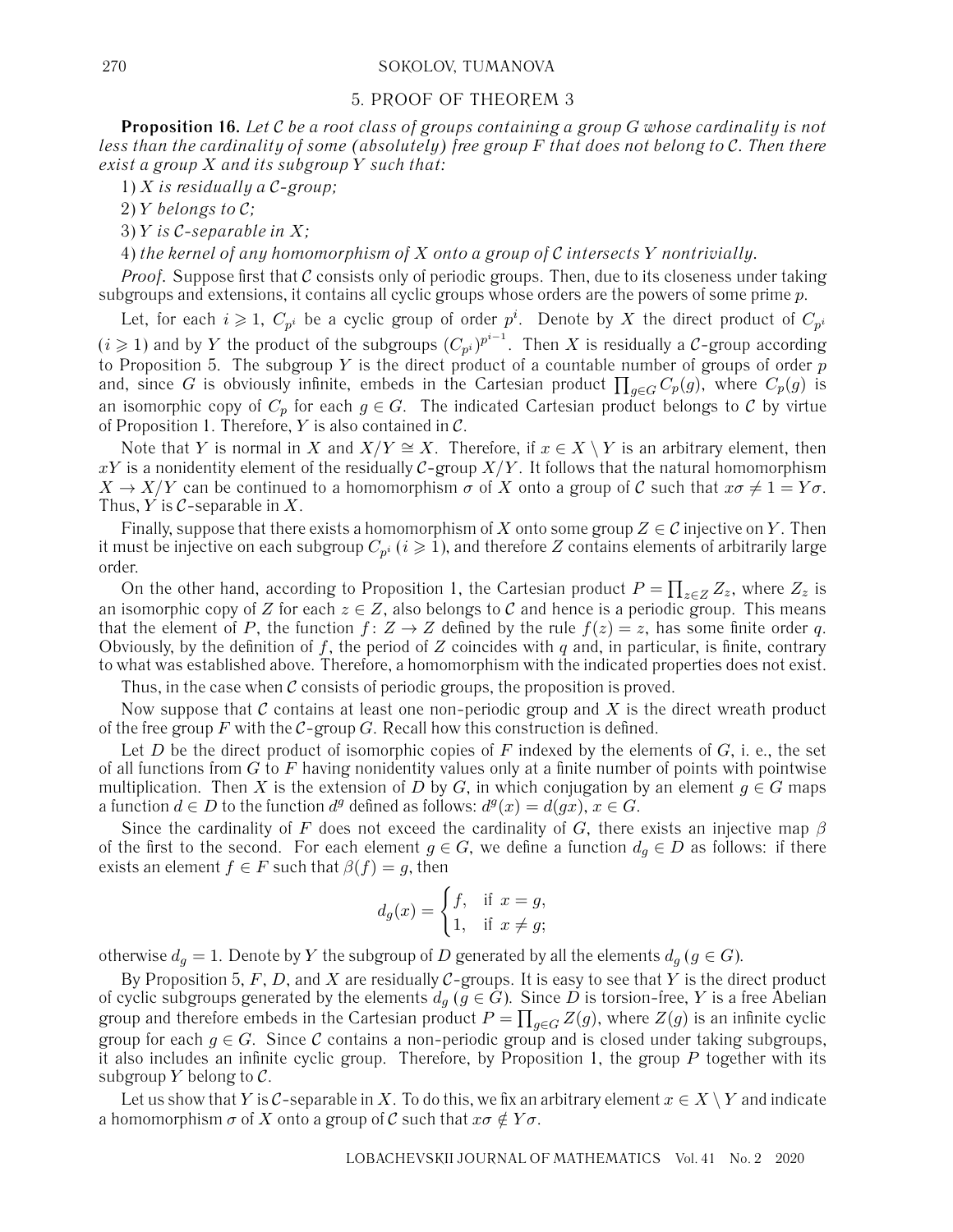If  $x \notin D$ , the desired one is the natural homomorphism of X onto the quotient group  $X/D$ , isomorphic to the C-group G. Let  $x \in D$ . Since  $x \notin Y$ , then there exists an element  $h \in G$  such that  $x(h)$  does not belong to the cyclic subgroup  $\langle d_h(h) \rangle \leqslant F$  generated by  $d_h(h)$ .

The class of all torsion-free  $C$ -groups is nontrivial (it contains, for example, an infinite cyclic group) and hence is root as the intersection of  $C$  and the root class of all torsion-free groups. Therefore, according to Proposition 5, F is residually a torsion-free C-group, and, by Proposition 4, the subgroup  $\langle d_h(h) \rangle$ is  $C$ -separable in  $F$ .

Let  $N \in \mathcal{C}^*(F)$  be such a subgroup that  $x(h) \notin \langle d_h(h) \rangle N$  and  $\overline{X}$  be the direct wreath product of  $\overline{F} = F/N$  with G. It is easy to show that the function that maps the product gd (g  $\in G$ ,  $d \in D$ ) to the product  $g\overline{d}$ , where  $\overline{d}$  is the function from G to  $\overline{F}$  given by the rule  $\overline{d}(x) = d(x)N$ , defines a homomorphism  $\sigma$  of X onto  $\overline{X}$ . The image of Y under this homomorphism is still the direct product of the subgroups generated by the elements  $\overline{d}_g$  ( $g \in G$ ). Therefore, it follows from the relations  $\overline{x}(h) = x(h)N \notin \langle d_h(h) \rangle N/N = \langle \overline{d}_h(h) \rangle$  that  $x\sigma \notin Y\sigma$ .

It remains to note that, by Proposition 1, the Cartesian wreath product of the C-group  $\overline{F}$  with the Cgroup G is, in turn, a  $C$ -group. Since the direct wreath product is a subgroup of the Cartesian one, it follows that  $\overline{X} \in \mathcal{C}$ . Thus, Y is C-separable in X.

Suppose now that some homomorphism  $\sigma$  of X onto a group of C acts injectively on Y. Then  $d_q \notin \ker \sigma$  for any  $g \in G$  such that  $d_q \neq 1$ .

For each  $f \in F$ , we denote by  $\dot{f}$  the element of D defined as follows:

$$
\dot{f}(x) = \begin{cases} f, & \text{if } x = 1, \\ 1, & \text{if } x \neq 1. \end{cases}
$$

It is easy to see that the set of functions  $\dot{F} = \{f | f \in F\}$  is a subgroup and the map  $f \to \dot{f}$  defines an isomorphism of  $F$  onto  $\dot{F}$ .

Let  $f \in F \setminus \{1\}$  and  $g = \beta(f)$ . Then  $d_g = g \dot{f} g^{-1}$ , and hence  $\dot{f} \notin \text{ker } \sigma$ . Therefore,  $\dot{F}$  embeds in the C-group  $X\sigma$  and hence is contained in C. But this is impossible, since, by the condition of the proposition,  $F \notin \mathcal{C}$ .

Thus, the kernel of any homomorphism of X onto a group of C intersects Y nontrivially. The following statement is a strengthened form of Theorem 3.

**Proposition 17.** *Let* C *be a root class of groups containing a group* G *whose cardinality is not less than the cardinality of some (absolutely) free group* F *that does not belong to C*. Then, for any graph  $\Gamma=(V,E)$ , there exists a corresponding graph of groups  $\mathcal{G}(\Gamma) = \big( \Gamma,\ G_v\ (v\in$  $V$ ),  $H_e$ ,  $\varphi_{\pm e}$   $(e \in E)$ ) such that:

1) *all*  $G_v$   $(v \in V)$  are residually C-groups;

2) *all*  $H_{\varepsilon e}$  ( $e \in E$ ,  $\varepsilon = \pm 1$ ) belong to C;

3)  $\pi_1(\mathcal{G}(\Gamma))$  *is residually a C-group*;

4) *for any homomorphism*  $\sigma$  *of*  $\pi_1(\mathcal{G}(\Gamma))$  *onto a group of* C *and for any*  $e \in E$ *,*  $\varepsilon = \pm 1$ *, the relation* ker  $\sigma \cap H_{\epsilon e} \neq 1$  *holds.* 

*Proof.* This statement follows from Proposition 16 and Theorem 4. If X and Y are the group and the subgroup from Proposition 16, then we should take X, Y and the natural embeddings of  $\overline{Y}$ in X as the groups  $G_v$  ( $v \in V$ ),  $H_e$  ( $e \in E$ ) and the maps  $\varphi_{\varepsilon e}$  ( $e \in E$ ,  $\varepsilon = \pm 1$ ) respectively. In this case, the statements 1, 2, and 4 follow from Proposition 16, and the statement 3 does from Theorem 4.

*Proof of Theorem 3*. A free group of no more than countable rank is countable, and therefore its cardinality is not greater than the cardinality of any infinite group belonging to the class  $\mathcal{C}$ . Thus, the indicated class satisfies the condition of Proposition 17, from which the desired result follows.

#### 6. FINAL REMARKS

We continue to the discussion of Theorem 3 and note that the vertex groups of the graph of groups  $\mathcal{G}(\Gamma)$  constructed during its proof are residually C-groups, but do not belong to C. The authors do not know whether this theorem will remain true if we change the statement 1 of it as follows:  $G_v \in \mathcal{C}$ for all  $v \in V$ .